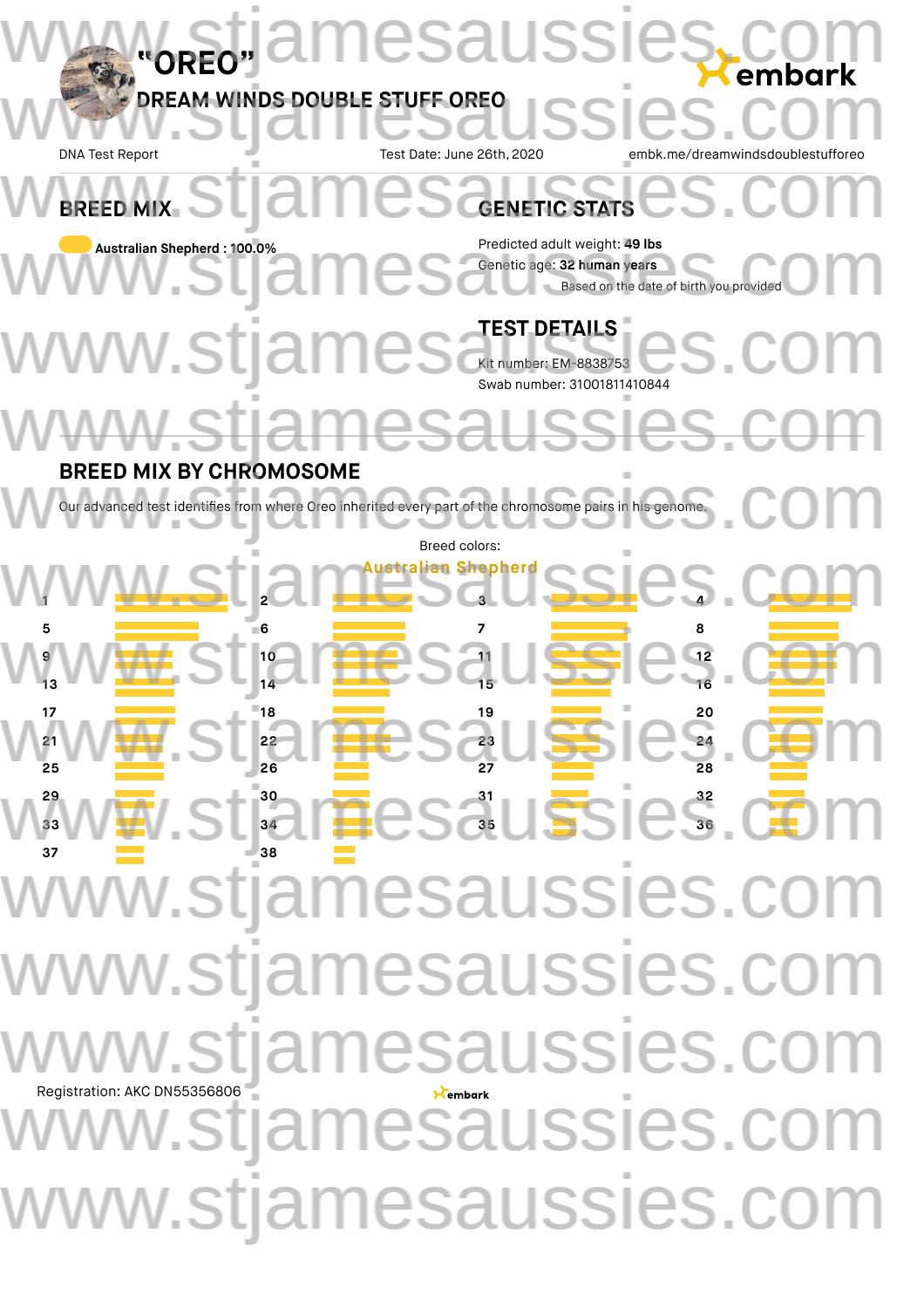DNA Test Report Test Date: June 26th, 2020 embk.me/dreamwindsdoublestuffored

# **MATERNAL LINE** WATERNAL LINE COMPANY OF SAUSSES. COMP www.stjamesaussies.com www.stjamesasses.com www.stjamesaussies.com w.stjamesauss v.stiamesaussies

Through Oreo's mitochondrial DNA we can trace his mother's ancestry back to where dogs and people first became friends. This map helps you visualize the routes that his ancestors took to your home. Their story is described below the map. Through Oreo's mitochondrial DNA we can trace his mother's ancestry back to where dogs and people first became friends. This<br>map helps you visualize the routes that his ancestors took to your home. Their story is described

#### **HAPLOGROUP: A1b**

Registration: AKC DN55356806

This female lineage was very likely one of the original lineages in the wolves that were first domesticated into dogs in Central Asia about 15,000 years ago. Since then, the lineage has been very successful and travelled the globe! Dogs from this group are found in ancient Bronze Age fossils in the Middle East and southern Europe.By the end of the Bronze Age, it became exceedingly common in Europe. These dogs later became many of the dogs that started some of today's most popular breeds, like German Shepherds, Pugs, Whippets, English Sheepdogs and Miniature Schnauzers. During the period of European colonization, the lineage became even more widespread as European dogs followed their owners to farflung places like South America and Oceania. It's now found in many popular breeds as well as village dogs across the world! HAPLUTYPE: A361/409/611<br>This female lineage was very likely one of the original lineages Part of the A1b haplogroup, this haplotype occurs most<br>in the wolves that were first domesticated into dogs in Central frequently in

### **HAPLOTYPE: A361/409/611**

Part of the A1b haplogroup, this haplotype occurs most frequently in German Shepherd Dogs, Poodles, and Shiloh Shepherds.

SSIES.CO SSIES.C SSIES.CO SSIES 1esaussies.c v.stjamesaussies.com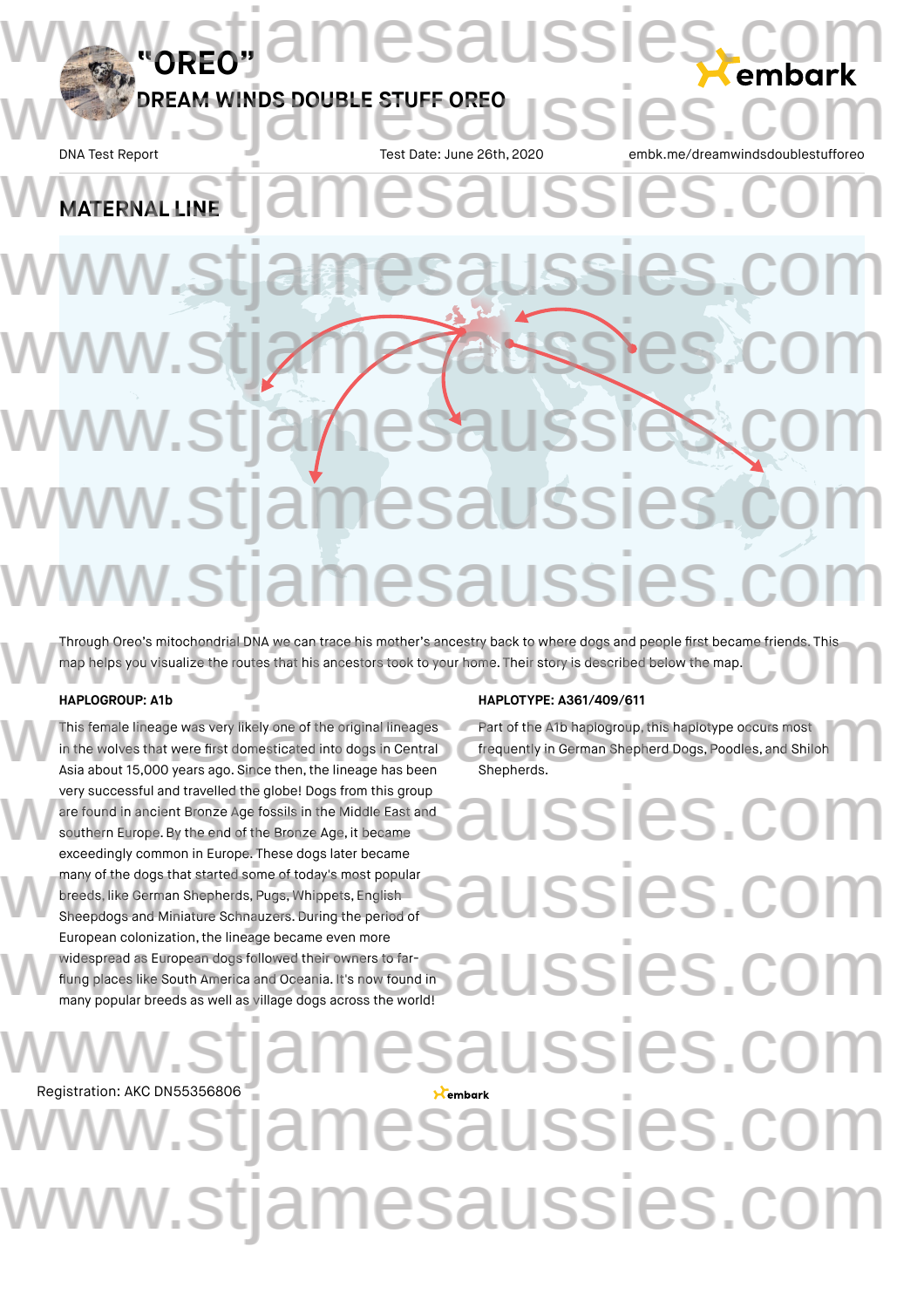DNA Test Report Test Date: June 26th, 2020 embk.me/dreamwindsdoublestuffored

# **PATERNAL LINE** PATERNAL LINE COMPATERNAL LINE www.stjamesaussies.com www.stjamesasses.com www.stjamesaussies.com w.stjamesaussies v.stiamesaussies.

Through Oreo's Y chromosome we can trace his father's ancestry back to where dogs and people first became friends. This map helps you visualize the routes that his ancestors took to your home. Their story is described below the map. Through Oreo's Y chromosome we can trace his father's ancestry back to where dogs and people first became friends. This map<br>helps you visualize the routes that his ancestors took to your home. Their story is described belo

#### **HAPLOGROUP: A1a**

Some of the wolves that became the original dogs in Central Asia around 15,000 years ago came from this long and distinguished line of male dogs. After domestication, they followed their humans from Asia to Europe and then didn't stop there. They took root in Europe, eventually becoming the dogs that founded the Vizsla breed 1,000 years ago. The Vizsla is a Central European hunting dog, and all male Vizslas descend from this line. During the Age of Exploration, like their owners, these pooches went by the philosophy,"Have sail, will travel!" From the windy plains of Patagonia to the snug and homey towns of the American Midwest, the beaches of a Pacific paradise, and the broad expanse of the Australian outback, these dogs followed their masters to the outposts of empires. Whether through good fortune or superior genetics, dogs from the A1a lineage traveled the globe and took root across the world. Now you find village dogs from this line frolicking on Polynesian beaches, hanging out in villages across the HAPLUTYPE: HTA.60<br>Some of the wolves that became the original dogs in Central Part of the A1a haplogroup, this haplotype occurs most<br>Asia around 15,000 years ago came from this long and frequently in mixed-breed dogs.<br>dist

Registration: AKC DN55356806

#### **HAPLOTYPE: H1a.60**

Part of the A1a haplogroup, this haplotype occurs most frequently in mixed-breed dogs.

**USSIES.CO** SSIES.CO JSSIES.CO Saussies.c esaussies.c www.stjamesaussies.com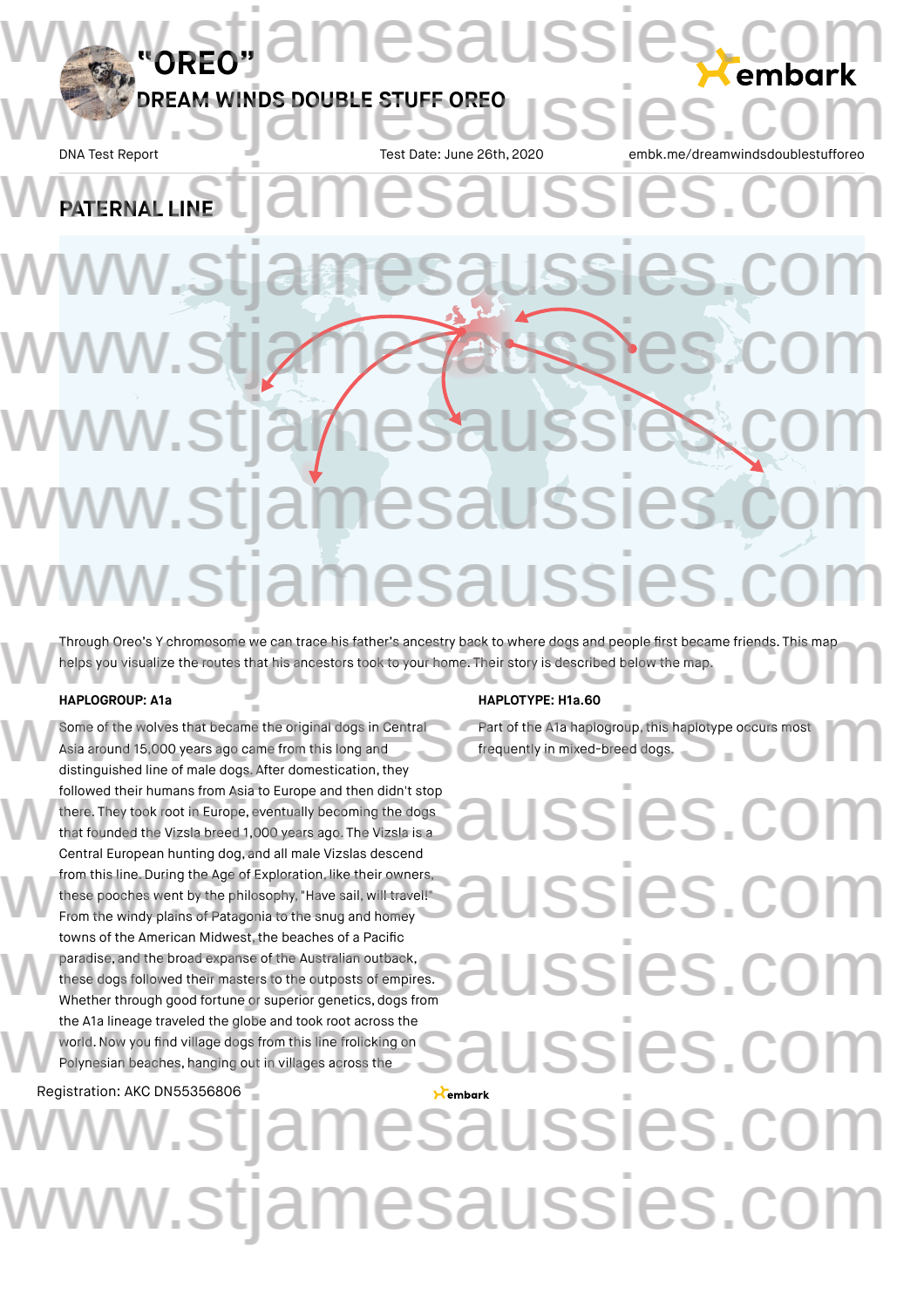DNA Test Report Test Date: June 26th, 2020 embk.me/dreamwindsdoublestuffored

# **TRAITS: COAT COLOR**

# **TRAIT RESULT** WELGGIR/LIST STJAMESAUSSIES.COM

esaussies

**E Locus (MC1R)**

The E Locus determines if and where a dog can produce dark (black or brown) hair. Dogs with two copies of the recessive **e** allele do not produce dark hairs at all, and will be "red" over their entire body. The shade of red, which can range from a deep copper to yellow/gold to cream, is dependent on other genetic factors including the Intensity loci. In addition to determining if a dog can develop dark hairs at all, the E Locus can give a dog a black "mask" or "widow's peak," unless the dog has overriding coat color genetic factors. Dogs with one or two copies of the **Em** allele usually have a melanistic mask (dark facial hair as commonly including the Intensity loci. In addition to determining if a dog can develop dark hairs at all, the E Locus can<br>give a dog a black "mask" or "widow's peak," unless the dog has overriding coat color genetic factors.<br>Dogs w usually have a melanistic "widow's peak" (dark forehead hair as commonly seen in the Afghan Hound and<br>Borzoi, where it is called either "grizzle" or "domino"). Borzoi, where it is called either "grizzle" or "domino"). The E Locus determines if and where a dog can produce dark (black or brown) hair. Dogs with two copies<br>of the recessive e allele do not produce dark hairs at all, and will be "red" over their entire body. The shade<br>of red,

**Can have a melanistic mask (E E) m**

### **K Locus (CBD103)**

The K Locus K<sup>B</sup> allele "overrides" the A Locus, meaning that it prevents the A Locus genotype from affecting coat color. For this reason, the K<sup>B</sup> allele is referred to as the "dominant black" allele. As a result, dogs with at least one KB allele will usually have solid black or brown coats (or red/cream coats if they are **ee** at the E Locus) regardless of their genotype at the A Locus, although several other genes could impact the dog's coat and cause other patterns, such as white spotting. Dogs with the **k k** genotype will show a **y y** rather than black or brown. **K Locus (CBD103)**<br>The K Locus K<sup>B</sup> allele "overrides" the A Locus, meaning that it prevents the A Locus genotype from<br>affecting coat color For this reason, the K<sup>B</sup> allele is referred to as the "dominant black" allele. A dogs with at least one  $K^B$  allele will usually have solid black or brown coats (or red/cream coats if they are<br>e at the E Locus) regardless of their genotype at the A Locus, although several other genes could impact<br>the

**More likely to have a mostly solid black or brown coat**  $(K^B K^y)$ 

# Registration: AKC DN55356806 coat color pattern based on the genotype they have at the A Locus. Dogs who test as  $K^Bk^y$  may be brindle<br> **B y** and the particle of the Material black or brown. ww.stjamesaussies.co w.stjamesaussies.com www.stjamesaussies.com w.stiamesaussies.co v.stjamesaussies.co www.stjamesaussies.com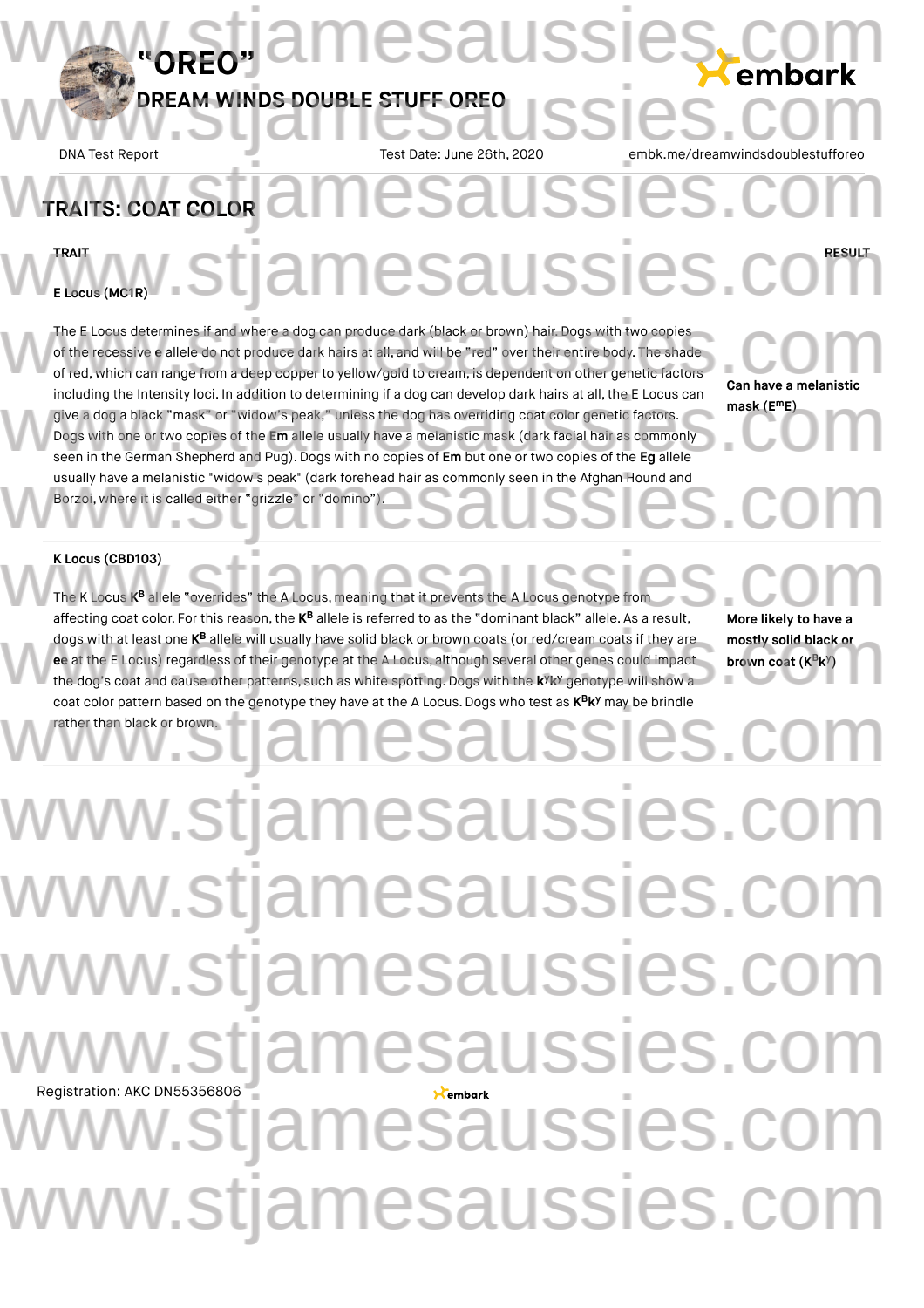DNA Test Report Test Date: June 26th, 2020 embk.me/dreamwindsdoublestufforeougle

# TRAITS: COAT COLOR (CONTINUED)

### **TRAIT RESULT Intensity Loci LINKAGE** Www.www.stjamesaussies.com

Areas of a dog's coat where dark (black or brown) pigment is not expressed either contain red/yellow pigment, or no pigment at all. Five locations across five chromosomes explain approximately 70% of red Areas of a dog's coat where dark (black or brown) pigment is not expressed either contain red/yellow<br>pigment, or no pigment at all. Five locations across five chromosomes explain approximately 70% of red<br>pigmentation "inte have deep red hair like an Irish Setter or "apricot" hair like some Poodles, dogs with a result of **Intermediate Red Pigmentation** will likely have tan or yellow hair like a Soft-Coated Wheaten Terrier, and dogs with **Dilute Red Pigmentation** will likely have cream or white hair like a Samoyed. Because the have deep red hair like an Irish Setter or "apricot" hair like some Poodles, dogs with a result of<br>
Intermediate Red Pigmentation will likely have tan or yellow hair like a Soft-Coated Wheaten Terrier, and<br>
dogs with Dilut

**No impact on coat pattern (Intermediate Red Pigmentation)**

a linkage test.

# **esauss**

**A Locus (ASIP)**

**D Locus (MLPH)**

The A Locus controls switching between black and red pigment in hair cells, but it will only be expressed in dogs that are not ee at the E Locus and are k<sup>y</sup>k<sup>y</sup> at the K Locus. Sable (also called "Fawn") dogs have a mostly or entirely red coat with some interspersed black hairs. Agouti (also called "Wolf Sable") dogs have red hairs with black tips, mostly on their head and back.Black and tan dogs are mostly black or brown with lighter patches on their cheeks, eyebrows, chest, and legs. Recessive black dogs have solid-colored black or brown coats. The A Locus controls switching between black and red pigment in hair cells, but it will only be expressed<br>in dogs that are not ee at the E Locus and are k<sup>y</sup>k<sup>y</sup> at the K Locus. Sable (also called "Fawn") dogs have a<br>mostl red hairs with black tips, mostly on their head and back. Black and tan dogs are mostly black or brown with<br>lighter patches on their cheeks, eyebrows, chest, and legs. Recessive black dogs have solid-colored black<br>or brown

**Not expressed (aa)**

The D locus result that we report is determined by two different genetic variants that can work together to WWW.stjamesaussies.com

cause diluted pigmentation. These are the common **d** allele, also known as "**d1**", and a less common allele known as "**d2**".Dogs with two **d** alleles,regardless of which variant, will have all black pigment lightened ("diluted") to gray, or brown pigment lightened to lighter brown in their hair, skin, and sometimes eyes. There are many breed-specific names for these dilute colors, such as "blue", "charcoal", "fawn", "silver", and "Isabella".Note that in certain breeds, dilute dogs have a higher incidence of Color Dilution Alopecia. Dogs with one **d** allele will not be dilute, but can pass the **d** allele on to their puppies. To view your dog's **d1** and **d2** test results, click the "SEE DETAILS" link in the upper right hand corner of the "Base Coat Color" section of the Traits page, and then click the "VIEW SUBLOCUS RESULTS" link at the bottom of the page. The D locus result that we report is determined by two different genetic variants that can work together to<br>cause diluted pigmentation. These are the common **d** allele, also known as "**d1**", and a less common allele<br>known There are many breed-specific names for these dilute colors, such as "blue", "charcoal", "fawn", "silver", (DD)<br>and "Isabella". Note that in certain breeds, dilute dogs have a higher incidence of Color Dilution Alopecia.<br>D

**Dark areas of hair and skin are not lightened (DD)**

# Registration: AKC DN55356806 1esaussies.c stjamesaussies.com w.stjamesaussies.com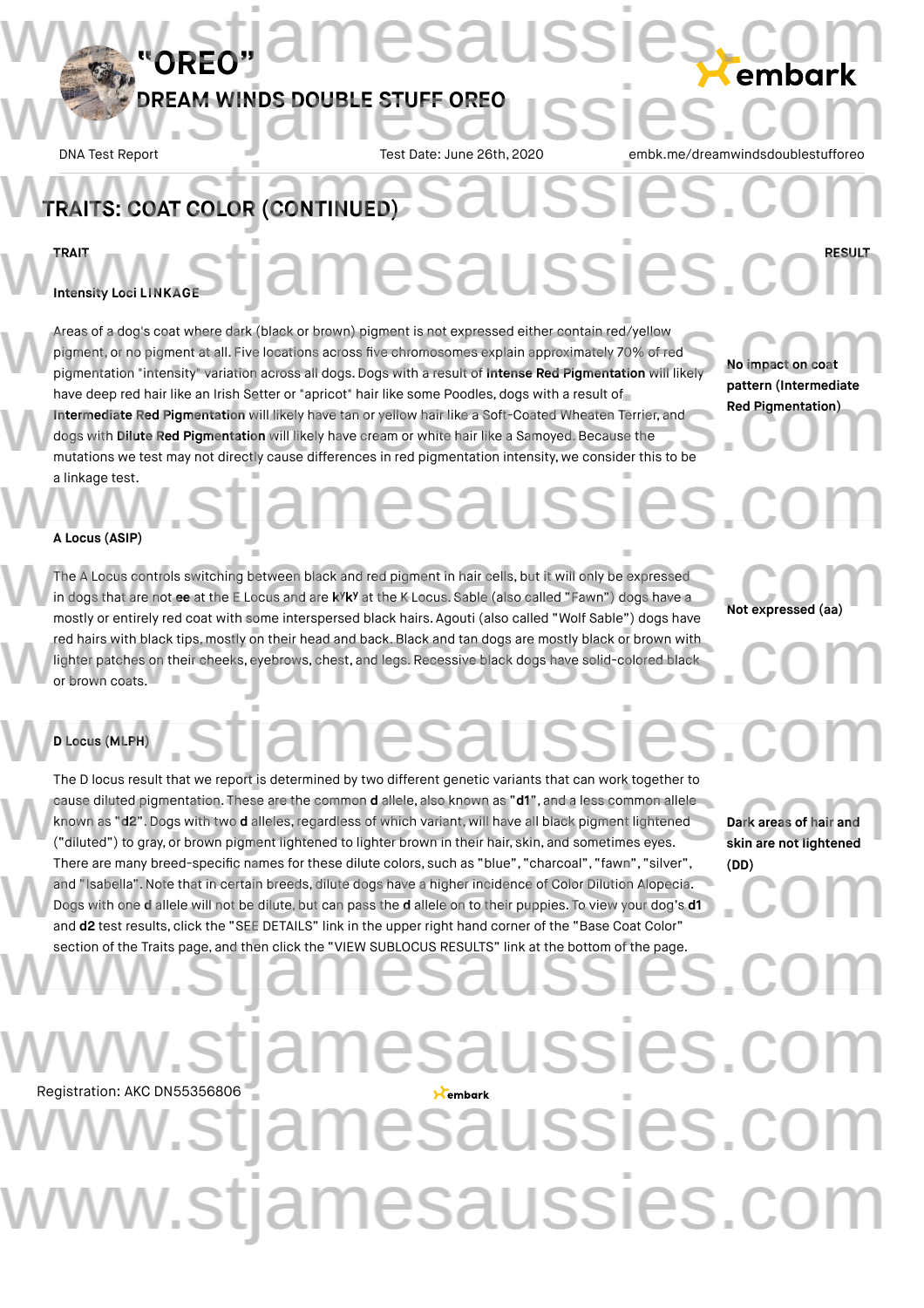DNA Test Report Test Date: June 26th, 2020 embk.me/dreamwindsdoublestuffored

# TRAITS: COAT COLOR (CONTINUED) **TRAIT RESULT B Locus (TYRP1)** WELGEREN, Stjamesaussies.com

Dogs with two copies of the **b** allele produce brown pigment instead of black in both their hair and skin. Dogs with one copy of the **b** allele will produce black pigment, but can pass the **b** allele on to their puppies. E Locus **ee** dogs that carry two **b** alleles will have red or cream coats, but have brown noses, eye rims, and footpads (sometimes referred to as "Dudley Nose" in Labrador Retrievers). "Liver" or "chocolate" is the preferred color term for brown in most breeds; in the Doberman Pinscher it is referred to as "red". Dogs with two copies of the b allele produce brown pigment instead of black in both their hair and skin.<br>Dogs with one copy of the b allele will produce black pigment, but can pass the b allele on to their puppies.<br>E Locus footpads (sometimes referred to as "Dudley Nose" in Labrador Retrievers). "Liver" or "chocolate" is the<br>preferred color term for brown in most breeds; in the Doberman Pinscher it is referred to as "red".

**Black or gray hair and skin (Bb)**

### **Saddle Tan (RALY)**

The "Saddle Tan" pattern causes the black hairs to recede into a "saddle" shape on the back, leaving a tan Saddle Tan (RALY)<br>The "Saddle Tan" pattern causes the black hairs to recede into a "saddle" shape on the back, leaving a tan<br>face, legs, and belly, as a dog ages. The Saddle Tan pattern is characteristic of breeds like the Beagle, and German Shepherd.Dogs that have the **II** genotype at this locus are more likely to be mostly black with tan points on the eyebrows, muzzle, and legs as commonly seen in the Doberman Pinscher and the Rottweiler. This gene modifies the A Locus a<sup>t</sup> allele, so dogs that do not express a<sup>t</sup> are not influenced by this gene. Beagle, and German Shepherd. Dogs that have the II genotype at this locus are more likely to be mostly<br>black with tan points on the eyebrows, muzzle, and legs as commonly seen in the Doberman Pinscher and<br>the Rottweiler. T

# **Not expressed (NN)**

## **S Locus (MITF)** tiamesaussies.co

The S Locus determines white spotting and pigment distribution. MITF controls where pigment is<br>
produced, and an insertion in the MITF gene causes a loss of pigment in the coat and skin, resulting in<br>
white hair and/or pin produced, and an insertion in the MITF gene causes a loss of pigment in the coat and skin, resulting in white hair and/or pink skin.Dogs with two copies of this variant will likely have breed-dependent white patterning, with a nearly white, parti, or piebald coat. Dogs with one copy of this variant will have more limited white spotting and may be considered flash, parti or piebald. This MITF variant does not explain all white spotting patterns in dogs and other variants are currently being researched. Some dogs may have small amounts of white on the paws, chest, face, or tail regardless of their S Locus genotype. patterning, with a nearly white, parti, or piebald coat. Dogs with one copy of this variant will have more<br>limited white spotting and may be considered flash, parti or piebald. This MITF variant does not explain all<br>white

**Likely to have little to no white in coat (SS)**

# Registration: AKC DN55356806 w.stjamesaussies.co www.stjamesaussies.co w.stiamesaussies.co v.stjamesaussies.co www.stjamesaussies.com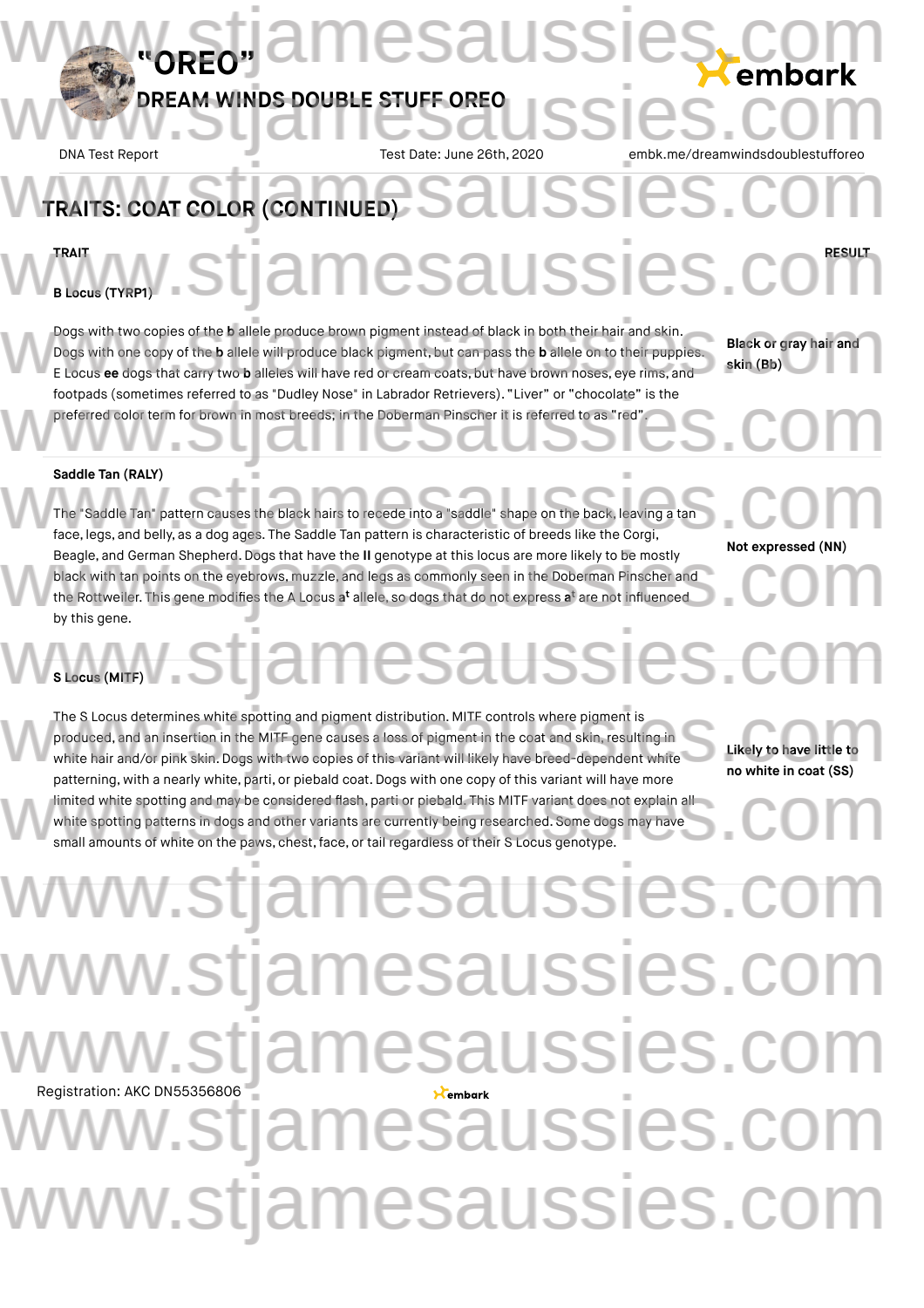DNA Test Report Test Date: June 26th, 2020 embk.me/dreamwindsdoublestuffored

# TRAITS: COAT COLOR (CONTINUED) **TRAIT RESULT** WWW.www.stjamesaussies.com

**M Locus (PMEL)**

Merle coat patterning is common to several dog breeds including the Australian Shepherd, Catahoula Leopard Dog, and Shetland Sheepdog, among many others. Merle arises from an unstable SINE insertion One merle allele, likely<br>Leopard Dog, and Shetland Sheepdog, among many others. Merle arises from an unstable SINE insertion<br>(which we term the "M\*" allele) that disrupts activity of the pigmentary gene PMEL, leading to mo patchy coat color.Dogs with an **M\*m** result are likely to be phenotypically merle or could be "phantom" merle,that is,they have a merle allele that does not affect coat color. Dogs with an **M\*M\*** result are likely to be phenotypically merle or double merle.Dogs with an **mm** result have no merle alleles and are unlikely to have a merle coat pattern. patchy coat color. Dogs with an M\*m result are likely to be phenotypically merle or could be "phantom"<br>merle, that is, they have a merle allele that does not affect coat color. Dogs with an M\*M\* result are likely to<br>be phe

Note that Embark does not currently distinguish between the recently described cryptic, atypical, atypical+, classic, and harlequin merle alleles. Our merle test only detects the presence, but not the length of the SINE insertion. We do not recommend making breeding decisions on this result alone. Please pursue further testing for allelic distinction prior to breeding decisions. dog was genotyped<br>Note that Embark does not currently distinguish between the recently described cryptic, atypical,<br>atypical+, classic, and harlequin merle alleles. Our merle test only detects the presence, but not the len Further testing for allelic distinction prior to breeding decisions.

**One merle allele, likely to appear merle or "phantom merle" (M\*m)**

**Note:** This locus includes several alleles. At the time this dog was genotyped Embark we could not distinguish all of the possible alleles.

#### **H Locus (Harlequin)**

This pattern is recognized in Great Danes and causes dogs to have a white coat with patches of darker **FIGCUS (Harlequin)**<br>This pattern is recognized in Great Danes and causes dogs to have a white coat with patches of darker **No. No. No. No. No. 1999**<br>pigment. A dog with an **Hh** result will be harlequin if they are also **M ee** at the E locus.Dogs with a result of **hh** will not be harlequin. This trait is thought to be homozygous lethal; a living dog with an **HH** genotype has never been found. ee at the E locus. Dogs with a result of hh will not be harlequin. This trait is thought to be homozygous<br>lethal; a living dog with an HH genotype has never been found.

**No harlequin alleles (hh)**

Registration: AKC DN55356806 www.stjamesaussies.co w.stjamesaussies.co www.stjamesaussies.com w.stiamesaussies.co stjamesaussies.com/ w.stjamesaussies.com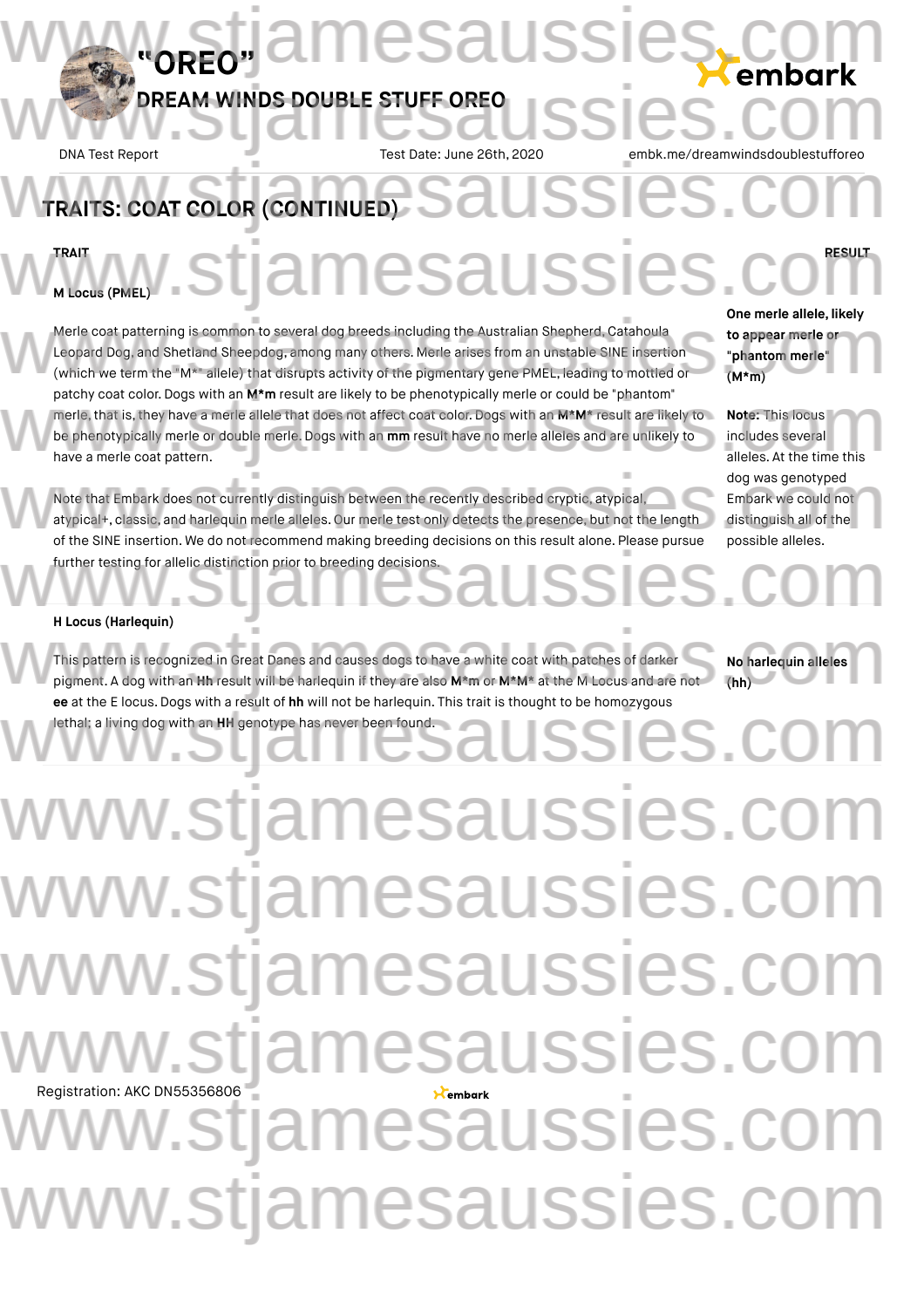**esaussies** 

DNA Test Report Test Date: June 26th, 2020 embk.me/dreamwindsdoublestuffored

### **TRAITS: OTHER COAT TRAITS**

**TRAIT RESULT**

## **Furnishings (RSPO2) LINKAGE** WERAIT WAS SIGS.COM

Dogs with one or two copies of the **F** allele have "furnishings": the mustache, beard, and eyebrows characteristic of breeds like the Schnauzer, Scottish Terrier, and Wire Haired Dachshund. A dog with two **I** alleles will not have furnishings, which is sometimes called an "improper coat" in breeds where furnishings are part of the breed standard. The mutation is a genetic insertion which we measure<br>indirectly using a linkage test highly correlated with the insertion. indirectly using a linkage test highly correlated with the insertion. Dogs with one or two copies of the Fallele have "furnishings": the mustache, beard, and eyebrows **Likely unfurnished (no**<br>characteristic of breeds like the Schnauzer, Scottish Terrier, and Wire Haired Dachshund. A dog with

**Likely unfurnished (no mustache, beard, and/or eyebrows) (II)**

#### **Coat Length (FGF5)**

The FGF5 gene is known to affect hair length in many different species, including cats, dogs, mice, and **Coat Length (FGF5)**<br>The FGF5 gene is known to affect hair length in many different species, including cats, dogs, mice, and<br>humans. In dogs, the **T** allele confers a long, silky haircoat as observed in the Yorkshire Terri Long Haired Whippet. The ancestral **G** allele causes a shorter coat as seen in the Boxer or the American<br>Staffordshire Terrier. In certain breeds (such as Corgi), the long haircoat is described as "fluff." Staffordshire Terrier. In certain breeds (such as Corgi), the long haircoat is described as "fluff."

**Likely** long coat (T

#### **Shedding (MC5R)**

Dogs with at least one copy of the ancestral **C** allele, like many Labradors and German Shepherd Dogs, are heavy or seasonal shedders, while those with two copies of the **T** allele, including many Boxers, Shih Tzus and Chihuahuas, tend to be lighter shedders. Dogs with furnished/wire-haired coats caused by RSPO2 (the furnishings gene) tend to be low shedders regardless of their genotype at this gene. (the furnishings gene) tend to be low shedders regardless of their genotype at this gene. Shedding (MC5R)<br>Dogs with at least one copy of the ancestral C allele, like many Labradors and German Shepherd Dogs, are Likely heavy/seasonal<br>heavy or seasonal shedders while those with two copies of the T allele includin

**Likely heavy/seasonal shedding (CC)**

#### **Hairlessness (FOXI3) LINKAGE**

A duplication in the FOXI3 gene causes hairlessness over most of the body as well as changes in tooth

shape and number. This mutation occurs in Peruvian Inca Orchid, Xoloitzcuintli (Mexican Hairless), and Chinese Crested (other hairless breeds have different mutations). Dogs with the **NDup** genotype are likely to be hairless while dogs with the **NN** genotype are likely to have a normal coat. The **DupDup** genotype has never been observed, suggesting that dogs with that genotype cannot survive to birth. Please note that this is a linkage test, so it may not be as predictive as direct tests of the mutation in some lines.<br>
Hairlessness (SGK3) shape and number. This mutation occurs in Peruvian Inca Orchid, Xoloitzcuintli (Mexican Hairless), and Very unlikely to be<br>Chinese Crested (other hairless breeds have different mutations). Dogs with the NDup genotype are l

**Very unlikely to be hairless (NN)**

#### **Hairlessness (SGK3)**

Hairlessness in the American Hairless Terrier arises from a mutation in the SGK3 gene. Dogs with the **ND** genotype are likely to be hairless while dogs with the **NN** genotype are likely to have a normal coat. Very unlikely to be<br>genotype are likely to be hairless while dogs with the NN genotype are likely to have a normal coat.<br>The comparison of the NN genotype are likely to have a normal coat.

**Very unlikely to be hairless (NN)**

Registration: AKC DN55356806

*ISTIAMESAUSSIES.COM* www.stjamesaussies.com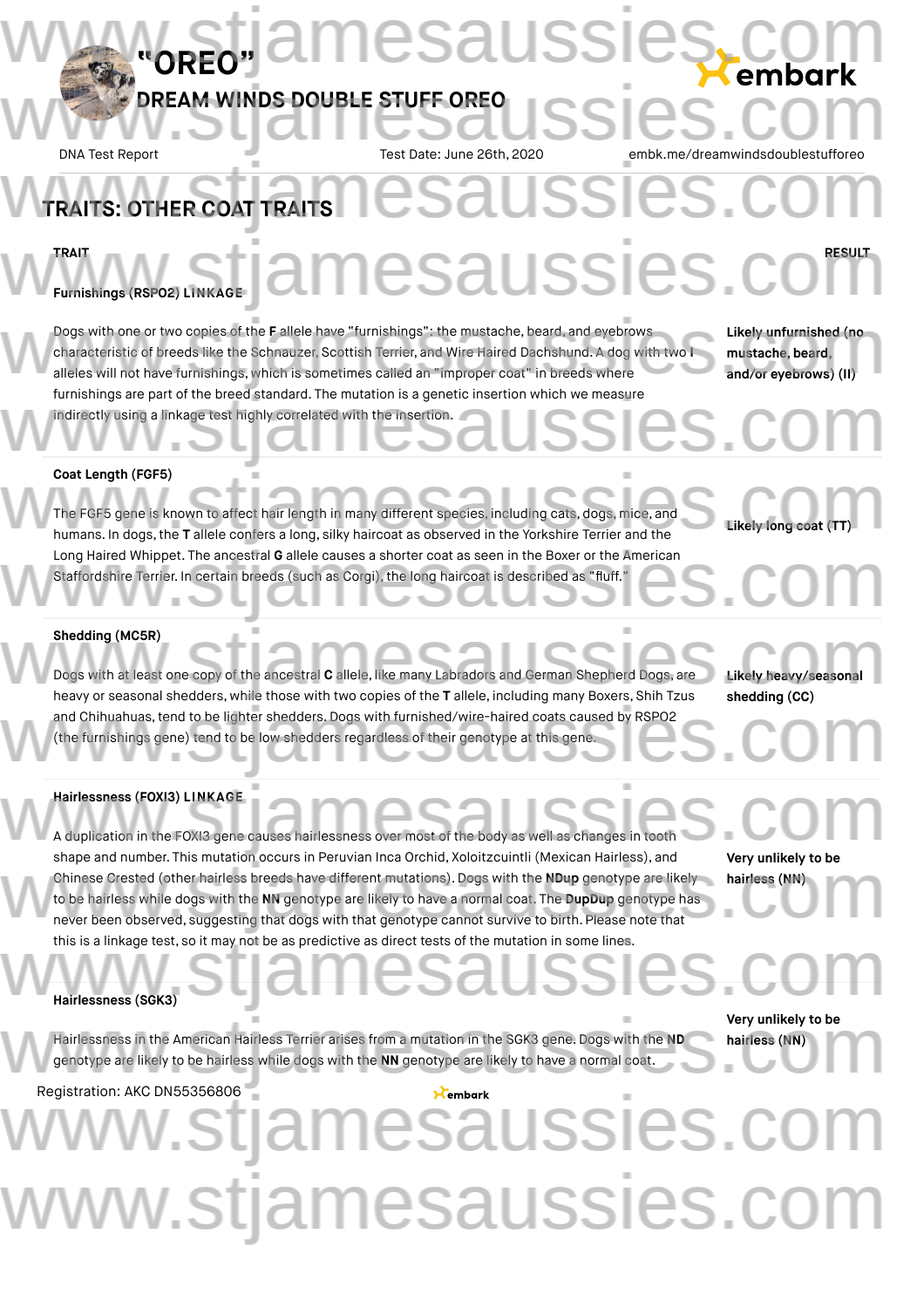## **DREAM WINDS DOUBLE STUFF OREO** DREAM WINDS DOUBLE STUFF OREO USSIES.COM

esaussi

DNA Test Report Test Date: June 26th, 2020 embk.me/dreamwindsdoublestuffored

# **TRAITS: OTHER COAT TRAITS (CONTINUED)**

**TRAIT RESULT**

**Oculocutaneous Albinism Type 2 (SLC45A2) LI** WERAIT<br>OCULOCUTATIONS AIBINISM Type 2 (SLO45A2) LINKAGE SAUSSIES.COM

**"OREO"**

Dogs with two copies **DD** of this deletion in the SLC45A2 gene have oculocutaneous albinism (OCA), also known as Doberman Z Factor Albinism, a recessive condition characterized by severely reduced or absent pigment in the eyes, skin, and hair. Affected dogs sometimes suffer from vision problems due to lack of eye pigment (which helps direct and absorb ambient light) and are prone to sunburn. Dogs with a single copy of the deletion **ND** will not be affected but can pass the mutation on to their offspring. This particular mutation can be traced back to a single white Doberman Pinscher born in 1976, and it has only been pigment (which helps direct and absorb ambient light) and are prone to sunburn. Dogs with a single copy<br>of the deletion ND will not be affected but can pass the mutation on to their offspring. This particular<br>mutation can predictive as direct tests of the mutation in some lines. Dogs with two copies DD of this deletion in the SLC45A2 gene have oculocutaneous albinism (OCA), also<br>known as Doberman Z Factor Albinism, a recessive condition characterized by severely reduced or absent<br>pigment in the ey predictive as direct tests of the mutation in some lines.<br>Coat Texture (KRT71)

**Likely not albino (NN)**

**Likely straight coat**

**(CC)**

#### **Coat Texture (KRT71)**

Dogs with a long coat and at least one copy of the **T** allele have a wavy or curly coat characteristic of Poodles and Bichon Frises.Dogs with two copies of the ancestral **C** allele are likely to have a straight coat, but there are other factors that can cause a curly coat,for example if they at least one **F** allele for the Furnishings (RSPO2) gene then they are likely to have a curly coat.Dogs with short coats may carry one or two copies of the **T** allele but still have straight coats. Dogs with a long coat and at least one copy of the T allele have a wavy or curly coat characteristic of<br>Poodles and Bichon Frises. Dogs with two copies of the ancestral C allele are likely to have a straight coat,<br>Nut ther Furnishings (RSPO2) gene then they are likely to have a curly coat. Dogs with short coats may carry one or<br>two copies of the T allele but still have straight coats.

Registration: AKC DN55356806 www.stjamesaussies.co www.stjamesaussies.co ww.stjamesaussies.co www.stjamesaussies.co w.stiamesaussies.co v.stjamesaussies.co w.stjamesaussies.com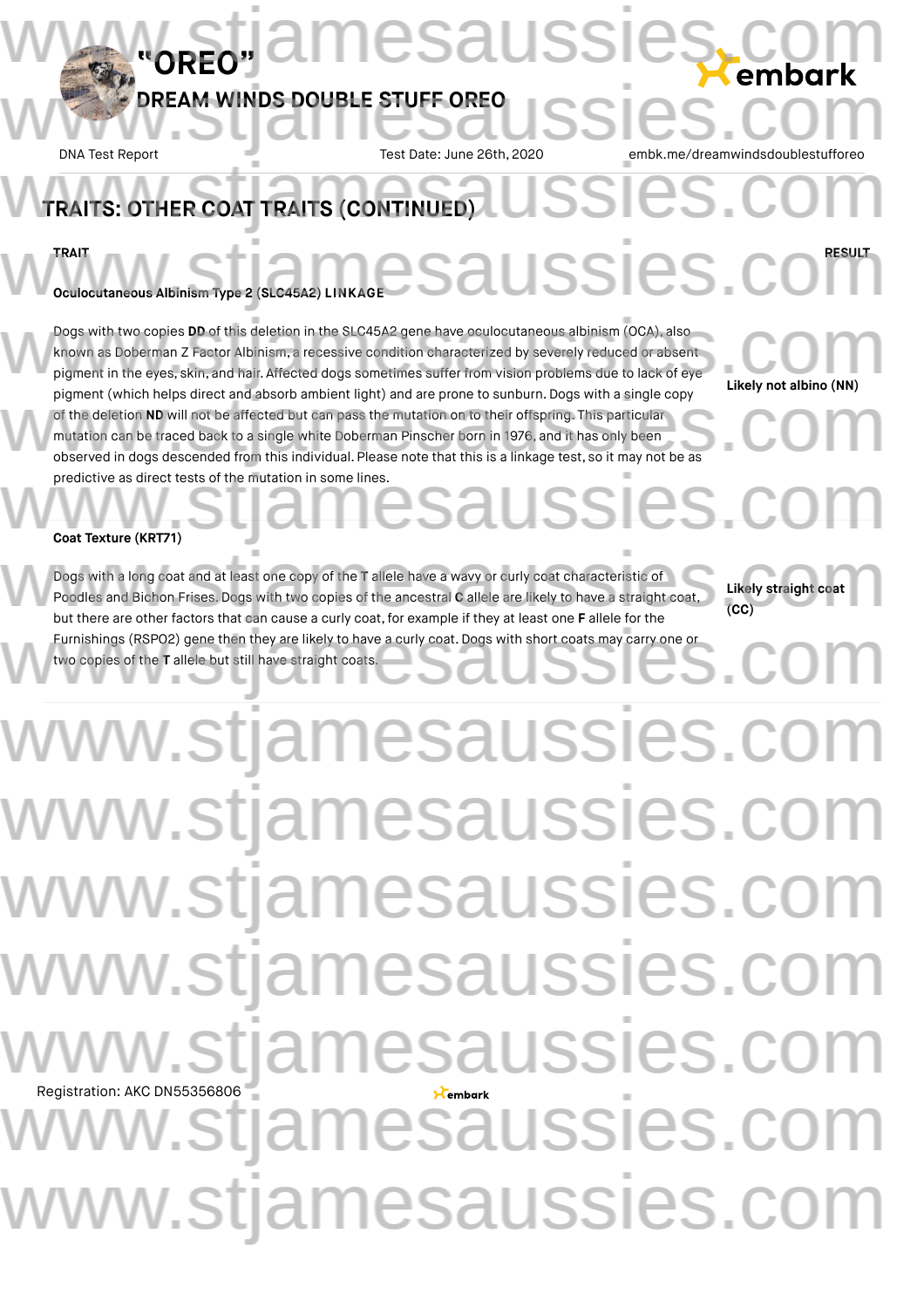DNA Test Report Test Date: June 26th, 2020 embk.me/dreamwindsdoublestufforeougle

# TRAITS: OTHER BODY FEATURES **EXAMPLES AND SUBSCRIPTION**

## **TRAIT RESULT** WWW.ERANG STJAMESAUSSIES.COM

lussies

**Muzzle Length (BMP3)**

Dogs in medium-length muzzle (mesocephalic) breeds like Staffordshire Terriers and Labradors, and long muzzle (dolichocephalic) breeds like Whippet and Collie have one, or more commonly two, copies of the Dogs in medium-length muzzle (mesocephalic) breeds like Staffordshire Terriers and Labradors, and long<br>muzzle (dolichocephalic) breeds like Whippet and Collie have one, or more commonly two, copies of the<br>ancestral **C** all Pug, and Pekingese have two copies of the derived **A** allele. At least five different genes affect muzzle length in dogs, with BMP3 being the only one with a known causal mutation. For example, the skull shape of some breeds, including the dolichocephalic Scottish Terrier or the brachycephalic Japanese Chin, Pug, and Pekingese have two copies of the derived **A** allele. At least five different genes affect muzzle (CC)<br>length in dogs, with BMP3 being the only one with a known causal mutation. For example, the skull shape<br>of some factors that are not yet known to science.

**Likely medium or long muzzle (CC)**

**Tail Length (T)**

Whereas most dogs have two **C** alleles and a long tail, dogs with one **G** allele are likely to have a bobtail, which is an unusually short or absent tail. This mutation causes natural bobtail in many breeds including the Pembroke Welsh Corgi, the Australian Shepherd, and the Brittany Spaniel. Dogs with GG genotypes have not been observed, suggesting that dogs with the **GG** genotype do not survive to birth. Please note that this mutation does not explain every natural bobtail! While certain lineages of Boston Terrier, English Bulldog,Rottweiler, Miniature Schnauzer, Cavalier King Charles Spaniel, and Parson Russell Terrier, and Dobermans are born with a natural bobtail, these breeds do not have this mutation. This suggests that other unknown genetic mutations can also lead to a natural bobtail. Whereas most dogs have two C alleles and a long tail, dogs with one G allele are likely to have a bobtail,<br>which is an unusually short or absent tail. This mutation causes natural bobtail in many breeds including<br>the Pembr have not been observed, suggesting that dogs with the GG genotype do not survive to birth. (CG)<br>Please note that this mutation does not explain every natural bobtail! While certain lineages of Boston<br>Terrier, English Bulld Terrier, and Dobermans are born with a natural bobtail, these breeds do not have this mutation. This<br>suggests that other unknown genetic mutations can also lead to a natural bobtail.

**Short/natural bobtail (CG)**

**Hind Dewclaws (LMBR1)**

Common in certain breeds such as the Saint Bernard, hind dewclaws are extra, nonfunctional digits located midway between a dog's paw and hock. Dogs with at least one copy of the **T** allele have about a located midway between a dog's paw and hock. Dogs with at least one copy of the **T** allele have about a **located midwa** 50% chance of having hind dewclaws. Note that other (currently unknown to science) mutations can also<br>cause hind dewclaws, so some CC or TC dogs will have hind dewclaws. cause hind dewclaws, so some **CC** or **TC** dogs will have hind dewclaws.

**Unlikely to have hind dew claws (CC)**

# Registration: AKC DN55356806 w.stjamesaussies.co v.stiamesaussies.co stjamesaussies.com www.stjamesaussies.com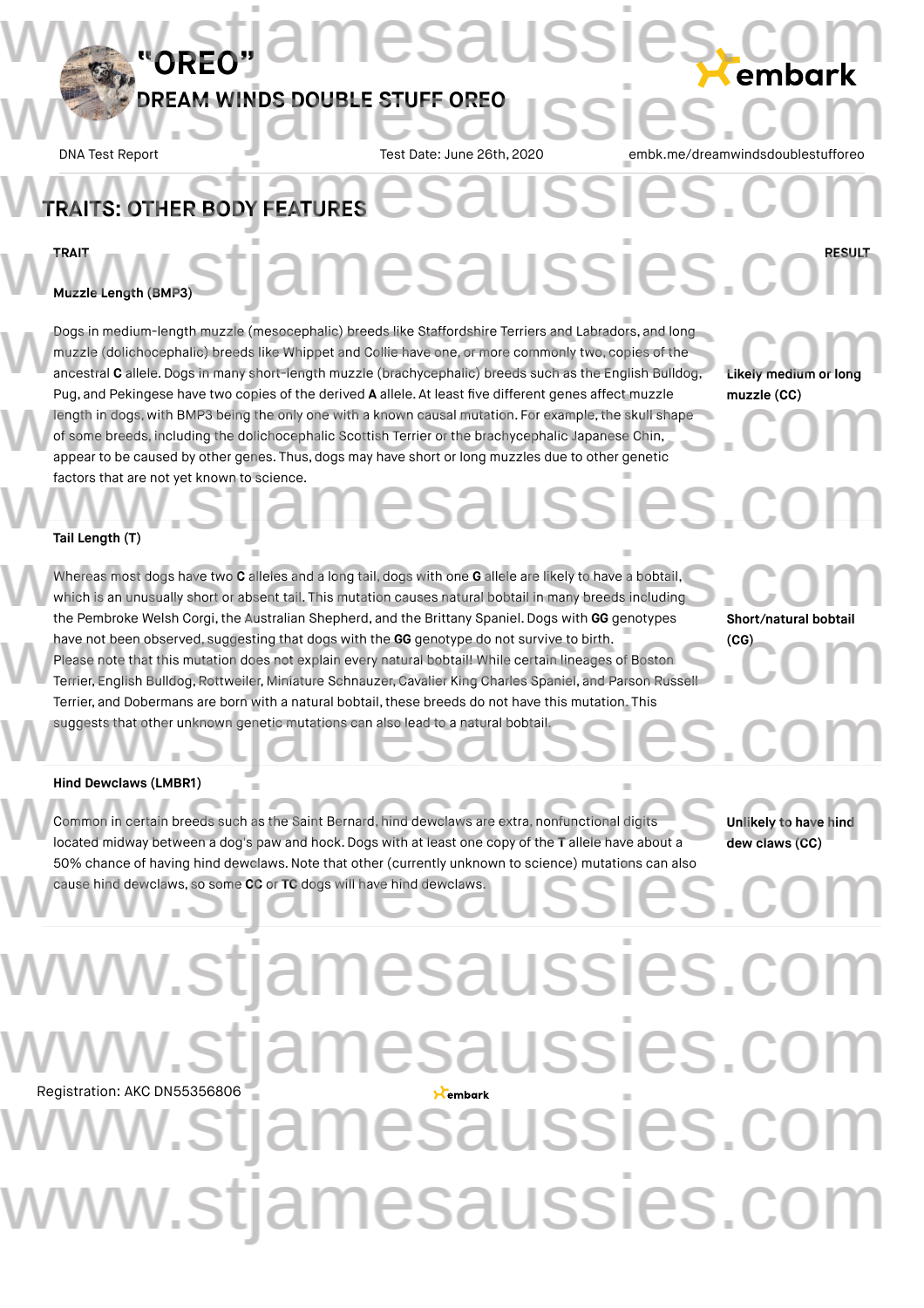## **DREAM WINDS DOUBLE STUFF OREO** DREAM WINDS DOUBLE STUFF OREO USSIES.COM

**"OREO"**

esaussi

DNA Test Report Test Date: June 26th, 2020 embk.me/dreamwindsdoublestuffored

## **TRAITS: OTHER BODY FEATURES (CONTINUED) TRAIT RESULT Blue Eye Color (ALX4) LINKAGE** WEBLE EXE COLOR (ALX4) EINKAGE **COLOR COLOR SESULT**

Embark researchers discovered this large duplication associated with blue eyes in Arctic breeds like Siberian Husky as well as tri-colored (non-merle) Australian Shepherds. Dogs with at least one copy of the duplication (**Dup**) are more likely to have at least one blue eye. Some dogs with the duplication may have only one blue eye (complete heterochromia) or may not have blue eyes at all; nevertheless, they can still pass the duplication and the trait to their offspring.**NN** dogs do not carry this duplication, but may have blue eyes due to other factors, such as merle. Please note that this is a linkage test, so it may not be as predictive as direct tests of the mutation in some lines. Embark researchers discovered this large duplication associated with blue eyes in Arctic breeds like<br>Siberian Husky as well as tri-colored (non-merle) Australian Shepherds. Dogs with at least one copy of the Likely to have only one blue eye (complete heterochromia) or may not have blue eyes at all; nevertheless, they can still eyes (NDup)<br>pass the duplication and the trait to their offspring. NN dogs do not carry this duplication, but may ha

**Likely to have blue eyes or partial blue eyes (NDup)**

## **Back Muscling & Bulk, Large Breed (ACSL4)** W Back Muscling & Bulk, Large Breed (ACSL4) MCSaUSSICS.COM

The **T** allele is associated with heavy muscling along the back and trunk in characteristically "bulky" large-<br>breed dogs including the Saint Bernard, Bernese Mountain Dog, Greater Swiss Mountain Dog, and<br>Rottweiler. The " breed dogs including the Saint Bernard, Bernese Mountain Dog, Greater Swiss Mountain Dog, and Rottweiler. The "bulky" **T** allele is absent from leaner shaped large breed dogs like the Great Dane, Irish Wolfhound, and Scottish Deerhound, which are fixed for the ancestral **C** allele.Note that this mutation does not seem to affect muscling in small or even mid-sized dog breeds with notable back muscling, including the American Staffordshire Terrier, Boston Terrier, and the English Bulldog. www.stribute.com/start.com/start.com/start.com/start.com/start.com/start.com/start.com/start.com/start.com/start.com/start.com/start.com/start.com/start.com/start.com/start.com/start.com/start.com/start.com/start.com/start

**Likely normal muscling (CC)**

# Registration: AKC DN55356806 www.stjamesaussies.co www.stjamesaussies.co ww.stjamesaussies.co www.stjamesaussies.com w.stiamesaussies.co v.stjamesaussies.co w.stjamesaussies.com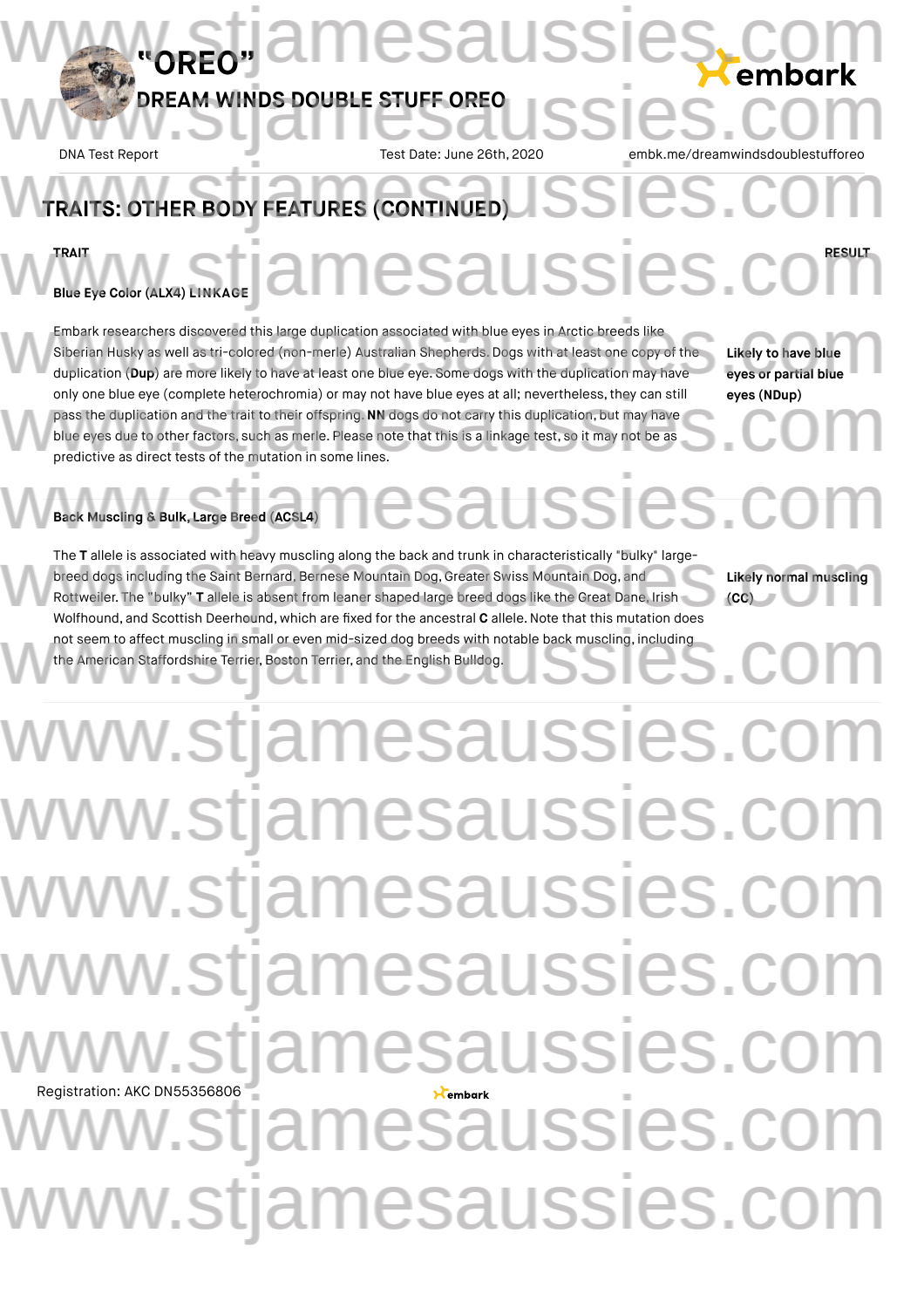| "ORFO"                                                                  | <b>imesaussieş</b><br>embark                                                                                                                                                                                                            |
|-------------------------------------------------------------------------|-----------------------------------------------------------------------------------------------------------------------------------------------------------------------------------------------------------------------------------------|
| DREAM WINDS DOUBLE STUFF OREO<br><b>DNA Test Report</b>                 | <b>SSIES</b><br>Test Date: June 26th, 2020<br>embk.me/dreamwindsdoublestufforeo                                                                                                                                                         |
| TRAITS: BODY SIZE                                                       | amesaussies.c                                                                                                                                                                                                                           |
|                                                                         | <b>Eddy size (IGF1)</b> . Stjamesaussies. CO<br>Smaller (II)                                                                                                                                                                            |
| The I allele is associated with smaller body size.<br>Body Size (IGFR1) | nesaussies,                                                                                                                                                                                                                             |
|                                                                         | The A allele is associated with smaller body size. <b>COSSICS</b>                                                                                                                                                                       |
| Body Size (STC2)<br>The A allele is associated with smaller body size.  | h smaller body size. ICSaUSSICS Larger (TT)                                                                                                                                                                                             |
| The A allele is associated with smaller body size.                      | amesaussies.                                                                                                                                                                                                                            |
| Body Size (GHR - P177L                                                  | esaussies.co<br>Larger (CC)                                                                                                                                                                                                             |
|                                                                         | W <sup>The Tallele</sup> is associated with smaller body size energy energy and uncontrolled by size the second uncontrolled by size and uncontrolled by size the second uncontrolled by size and uncontrolled by size and uncontrolled |
|                                                                         | www.stjamesaussies.com                                                                                                                                                                                                                  |
|                                                                         | www.stjamesaussies.com                                                                                                                                                                                                                  |
|                                                                         | www.stjamesaussies.com                                                                                                                                                                                                                  |
| Registration: AKC DN55356806                                            | www.stjamesaussies.com                                                                                                                                                                                                                  |
|                                                                         | Registration: AKC DN55356806                                                                                                                                                                                                            |
|                                                                         | www.stjamesaussies.com                                                                                                                                                                                                                  |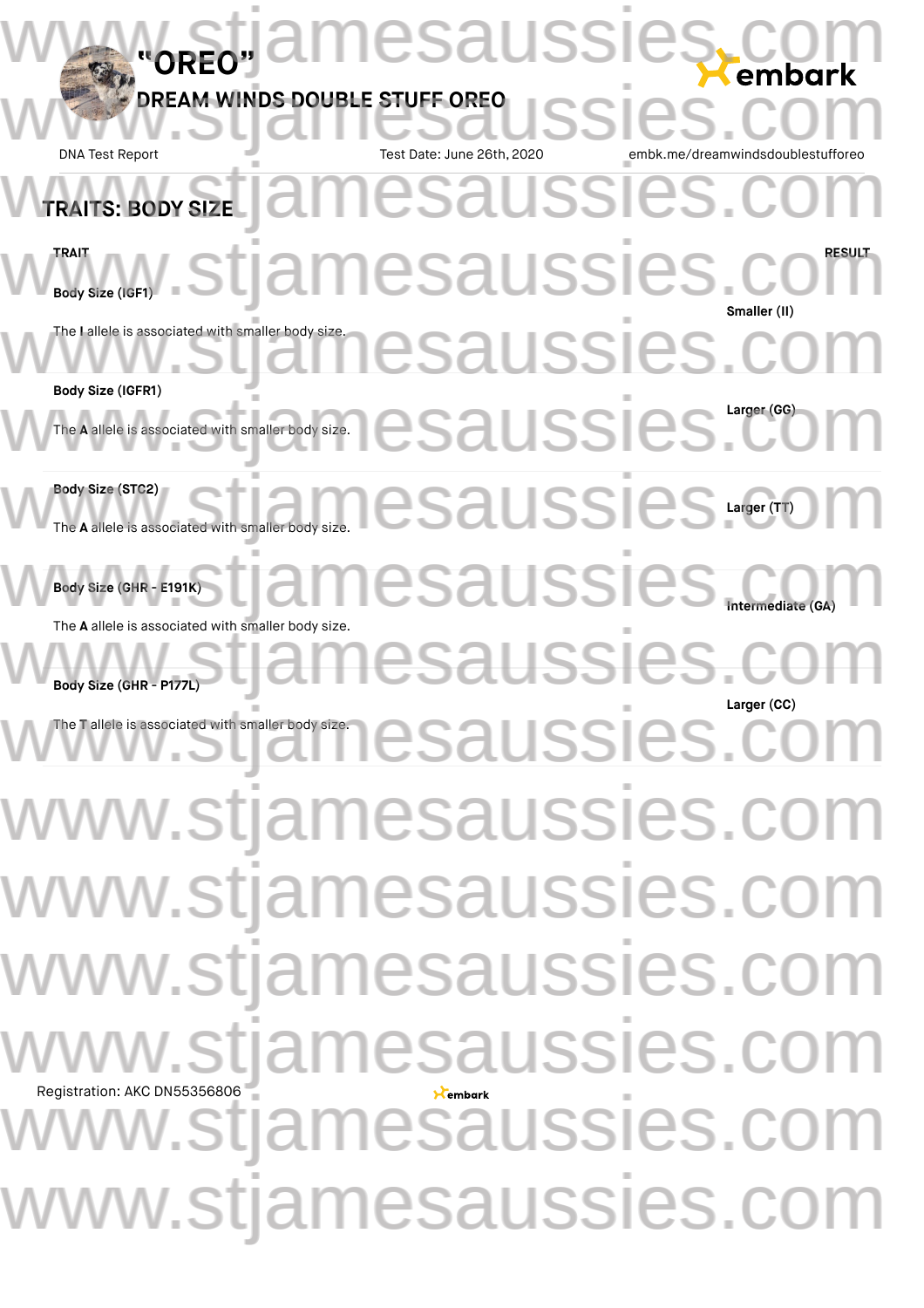DNA Test Report Test Date: June 26th, 2020 embk.me/dreamwindsdoublestuffored

### PERFORMANCE **TRAIT RESULT Altitude Adaptation (EPAS1)** TRAITS: PERFORMANCE WERAIT WARTER STRAINES AUSSIES.COM

This mutation causes dogs to be especially tolerant of low oxygen environments (hypoxia), such as those found at high elevations.Dogs with at least one **A** allele are less susceptible to "altitude sickness." This mutation was originally identified in breeds from high altitude areas such as the Tibetan Mastiff. This mutation causes dogs to be especially tolerant of low oxygen environments (hypoxia), such as those **Normal altitude**<br>
found at high elevations. Dogs with at least one **A** allele are less susceptible to "altitude sickn

**Normal altitude tolerance (GG)**

## **Appetite (POMC) LINKAGE** WAppetite (POMC) LINKAGE TJAMESAUSSIES.COM

This mutation in the POMC gene is found primarily in Labrador and Flat Coated Retrievers.Compared to dogs with no copies of the mutation (**NN**), dogs with one (**ND**) or two (**DD**) copies of the mutation are more likely to have high food motivation, which can cause them to eat excessively, have higher body fat This mutation in the POMC gene is found primarily in Labrador and Flat Coated Retrievers. Compared to<br>dogs with no copies of the mutation (NN), dogs with one (ND) or two (DD) copies of the mutation are more Normal food<br>lik measure this result using a linkage test.

**Normal food motivation (NN)**

# Registration: AKC DN55356806 contribute to research, in our blog post (https://embarkvet.com/resources/blog/pomc-dogs/). We<br>measure this result using a linkage test. www.stjamesaussies.co www.stjamesaussies.com www.stjamesaussies.co ww.stjamesaussies.co ww.stjamesaussies.co ww.stiamesaussies.co v.stjamesaussies.com w.stjamesaussies.com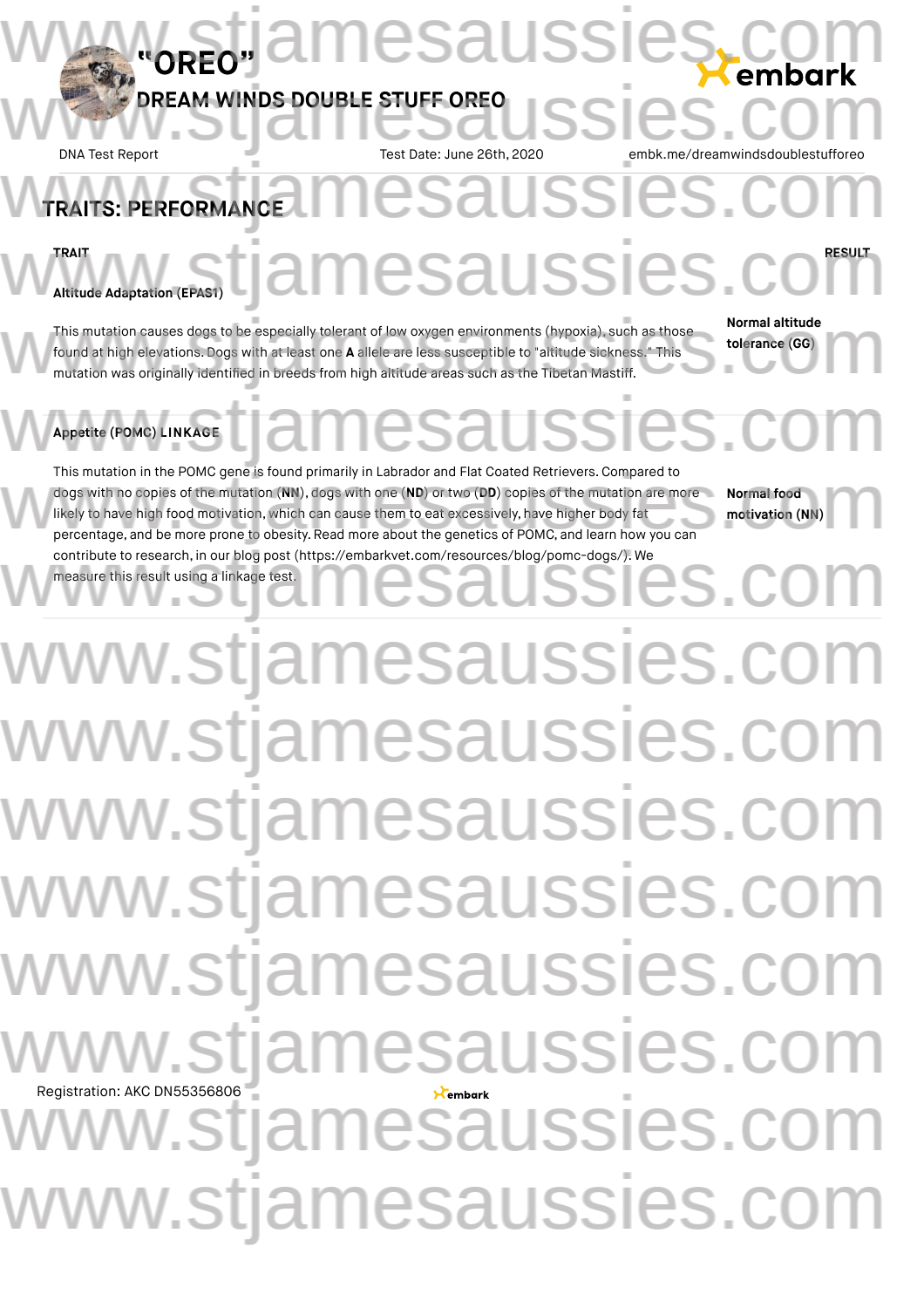9Saussi

DNA Test Report Test Date: June 26th, 2020 embk.me/dreamwindsdoublestuffored

## **CLINICAL TOOLS** CLINICAL TOOLS COMPANY CLINICAL TOOLS

These clinical genetic tools can inform clinical decisions and diagnoses. These tools do not predict increased risk for disease.

#### **Alanine Aminotransferase Activity (GPT)**

Oreo's baseline ALT level is likely to be Normal

### **What is Alanine Aminotransferase Activity?**

Alanine aminotransferase (ALT) is a clinical tool that can be used by veterinarians to better monitor liver health. This result is not associated with liver disease. ALT is one of several values veterinarians measure on routine blood work to evaluate the liver. It is a naturally occurring enzyme located in liver cells that helps break down protein. When the liver is damaged or inflamed, ALT is released into the bloodstream. We Oreo's baseline ALT level is likely to be Normal<br>What is Alanine Aminotransferase Activity?<br>Alanine aminotransferase Activity? Alahine aminotransierase (ALT) is a clinical tool that can be used by veterinarians to better monitor liver nealth. This result is not<br>associated with liver disease. ALT is one of several values veterinarians measure on ro

### **How vets diagnose this condition**

Genetic testing is the only way to provide your veterinarian with this clinical tool. How vets diagnose this condition<br>Genetic testing is the only way to provide your veterinarian with this clinical tool.<br>Notes that the community of the condition of the community of the condition of the condition of the con

### **How this condition is treated**

Veterinarians may recommend blood work to establish a baseline ALT value for healthy dogs with one or two copies of this variant. How this condition is treated<br>Veterinarians may recommend blood work to establish a baseline ALT value for healthy dogs with one or two copies of this variant.

# Registration: AKC DN55356806 www.stjamesaussies.co w.stjamesaussies w.stjamesaussies.co w.stjamesaussies.com v.stjamesaussies.co esaussies 1esaussies. v.stjamesaussies.co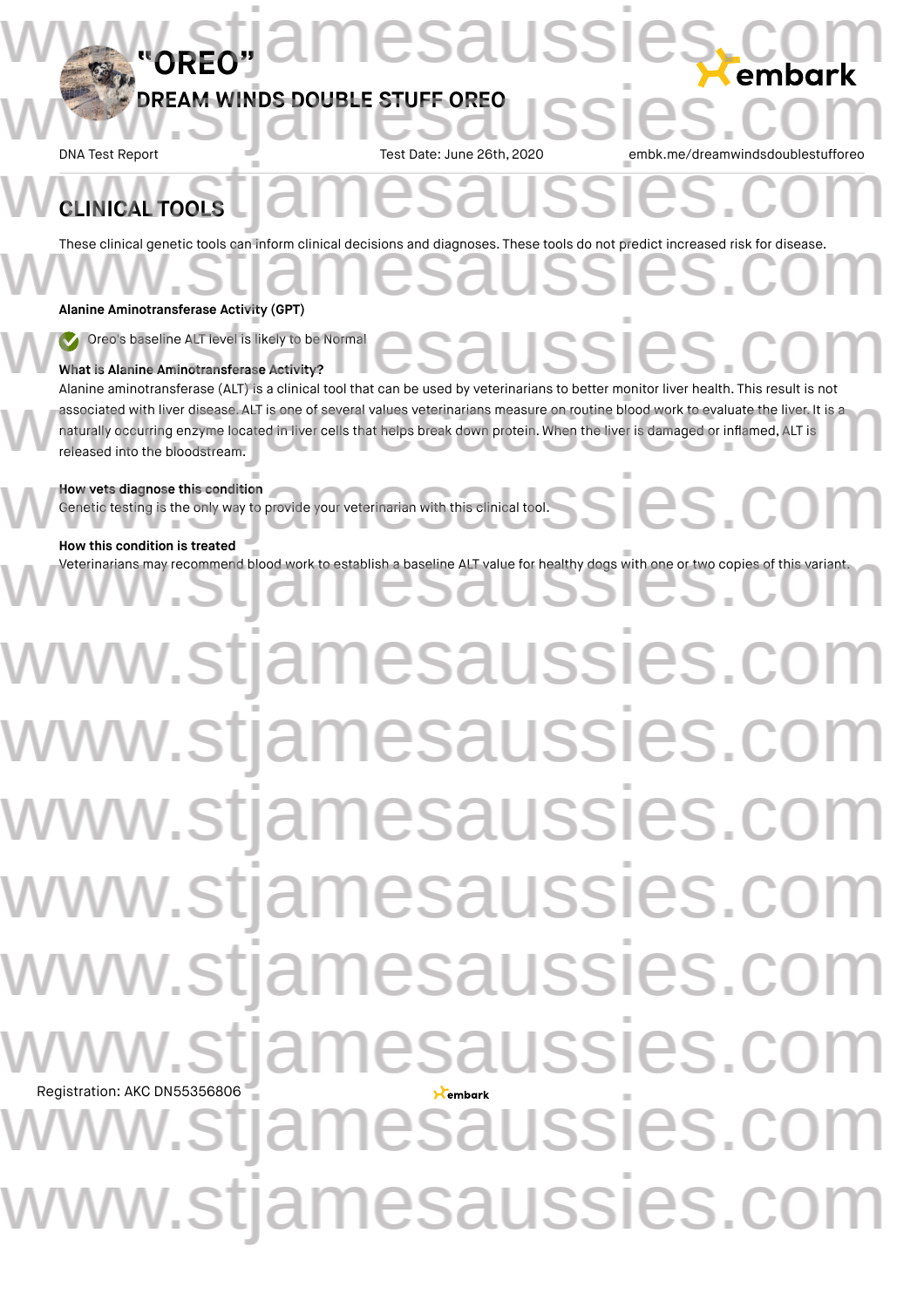## **"OREO" NDS DOUBL** www.stjamesaussies.com DREAM WINDS DOUBLE STUFF OREO USSIES.COM

DNA Test Report Test Date: June 26th, 2020 embk.me/dreamwindsdoublestuffored

## **HEALTH REPORT** WHEALTH REPORT COMMUNIST COMMUNIST COMMUNIST COMMUNIST COMMUNIST COMMUNIST COMMUNIST COMMUNIST COMMUNIST COMMUNIST COMMUNIST COMMUNIST COMMUNIST COMMUNIST COMMUNIST COMMUNIST COMMUNIST COMMUNIST COMMUNIST COMMUNIST COMMUNI

#### **How to interpret Oreo's genetic health results:**

If Oreo inherited any of the variants that we tested, they will be listed at the top of the Health Report section, along with a description of how to interpret this result. We also include all of the variants that we tested Oreo for that we did not detect the risk variant for. How to interpret Oreo's genetic health results:<br>If Oreo inherited any of the variants that we tested, they will be listed at the top of the Health Report section, along with a<br>description of how to interpret this result. W

### **A genetic test is not a diagnosis**

This genetic test does not diagnose a disease. Please talk to your vet about your dog's genetic results, or if you think that your pet may have a health condition or disease. A genetic test is not a diagnosis<br>This genetic test does not diagnose a disease. Please talk to your vet about your dog's genetic results, or if you think that your pet<br>may have a health condition or disease.

# **Good news!** Oreo is not at increased risk for the genetic health conditions that Embark tests.<br>Breed-Relevant Genetic Conditions JSSIes.

**Breed-Relevant Genetic Conditions** 

**Additional Genetic Conditions 186 variants not detected** Registration: AKC DN55356806 W<sup>W</sup>Additional Genetic Conditions<br>
and COP www.stjamesaussies.c ww.stjamesaussies w.stjamesaussies.com w.stjamesaussies.com w.stjamesaussies.co esaussies stjamesaussies. v.stjamesaussies.com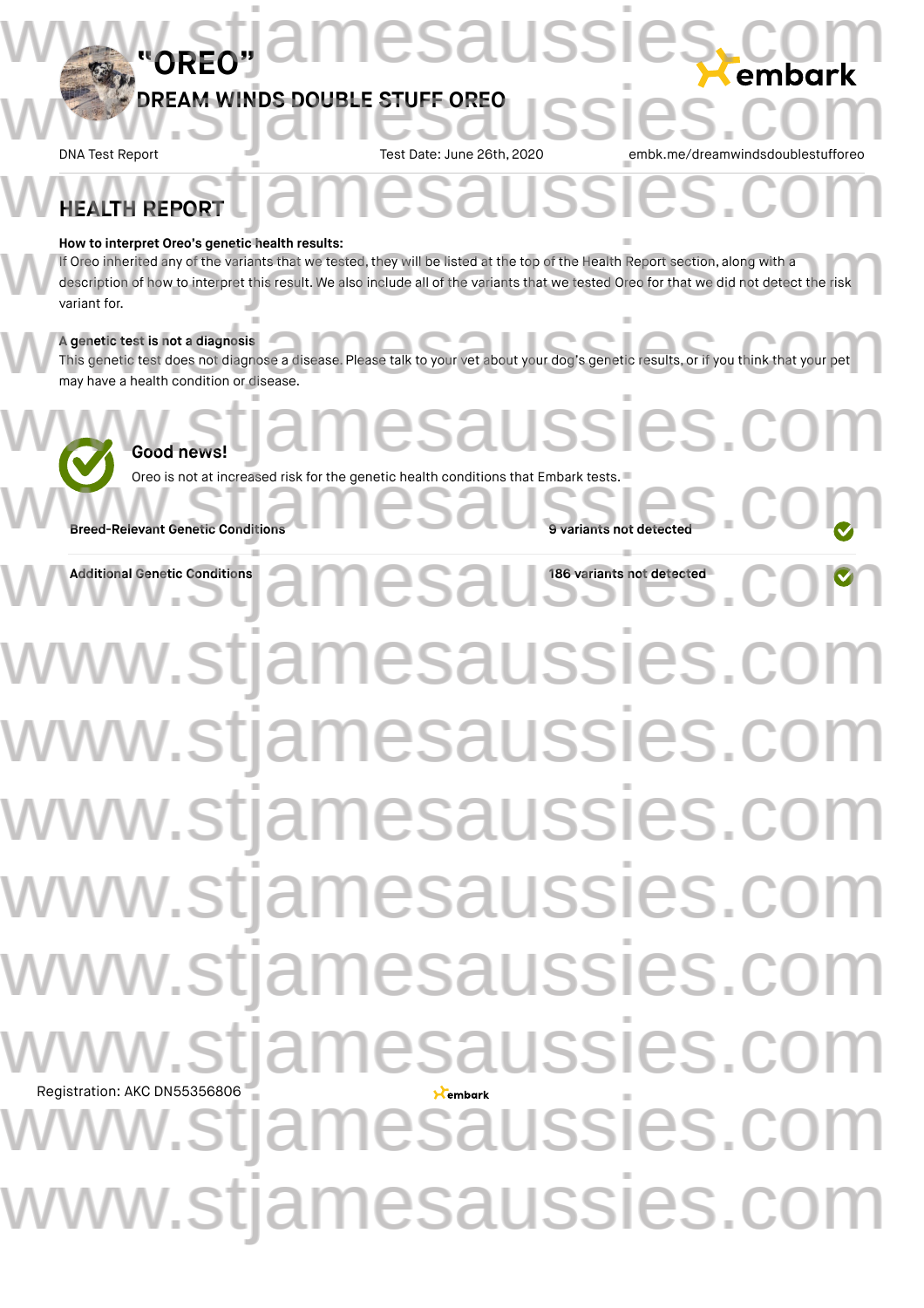# **"OREO" NDS DOUBLE STUFF OREO** DNA Test Report Test Date: June 26th, 2020 **Oreo** did not have the variants that we tested for, that are relevant to his breed:  $\bigcirc$ **MDR1 Drug Sensitivity (ABCB1) Progressive Retinal Atrophy, prcd (PRCD Exon 1) Collie Eye Anomaly,Choroidal Hypoplasia,CEA (NHEJ1) Canine Multifocal Retinopathy, cmr1 (BEST1 Exon 2) Hereditary Cataracts, Early-Onset Cataracts, Juvenile Cataracts (HSF4 Exon 9, Australian Shepherd Variant)<br>
We Hyperuricosuria and Hyperuricemia or Urolithiasis, HUU (SLC2A9)<br>
We have also the straight of the straight of Hyperuricosuria and Hyperuricemia or Urolithiasis, HUU (SLC2A9) Neuronal Ceroid Lipofuscinosis 6,NCL 6 (CLN6 Exon 7, Australian Shepherd Variant) Neuronal Ceroid Lipofuscinosis 8,NCL 8 (CLN8, Australian Shepherd Variant) Craniomandibular Osteopathy,CMO (SLC37A2)** Registration: AKC DN55356806 **EVANT CONDITIONS TESTED** esaussi DREAM WINDS DOUBLE STUFF OREO USSIES.COM BREED-RELEVANT CONDITIONS TESTED ussies.co SSIeS. Neuronal Ceroid Liporuscinosis 6, NCL 8 (CLN6 EXON 7, Australian Shepherd Variant)<br>Commitment Ceroid Liporuscinosis 8, NCL 8 (CLN8, Australian Shepherd Variant)<br>Commitment ibular Osteopathy, CMO (SLC37A2) www.stjamesaussies.co www.stjamesaussies.co www.stjamesaussies.co ww.stjamesaussies.co ww.stjamesaussies.co v.stjamesaussies.co v.stjamesaussies.co w.stjamesaussies.com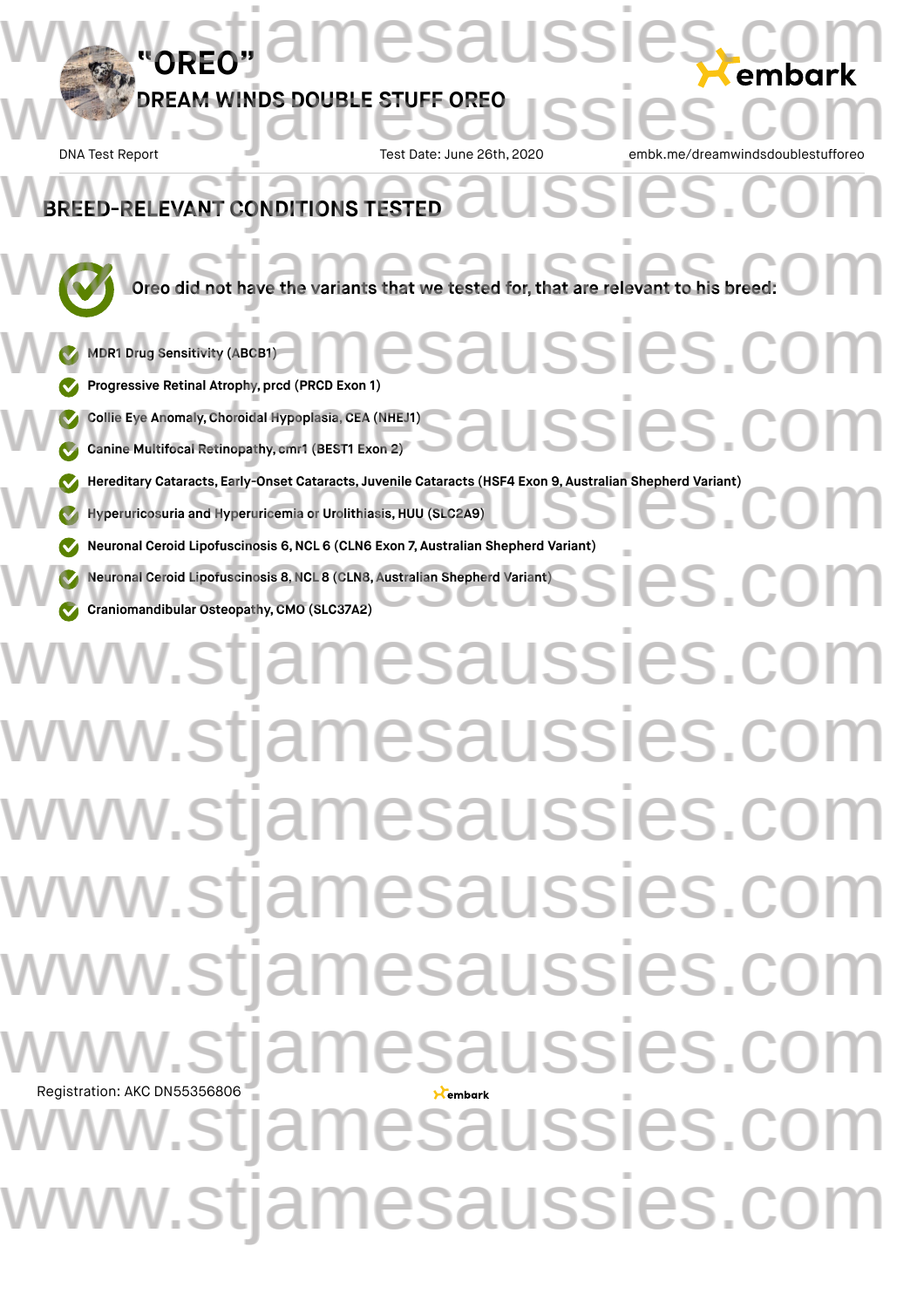## **DREAM WINDS DOUBLE STUFF OREO** DREAM WINDS DOUBLE STUFF OREO USSIES.COM

**"OREO"**

DNA Test Report Test Date: June 26th, 2020 embk.me/dreamwindsdoublestuffored

esaussies.com

**ADDITIONAL CONDITIONS TESTED** 

**Oreo did not have the variants that we tested for, in the following conditions that the potential effect on dogs with Oreo's breed may not yet be known.** Oreo did not have the variants that we tested for, in the following conditions that the potential effect on dogs with Oreo's breed may not yet be known.

**P2Y12 Receptor Platelet Disorder (P2Y12) Factor IX Deficiency,Hemophilia B (F9 Exon 7, Terrier Variant) Factor IX Deficiency,Hemophilia B (F9 Exon 7, Rhodesian Ridgeback Variant) Factor VII Deficiency (F7 Exon 5) Factor VIII Deficiency, Hemophilia A (F8 Exon 10, Boxer Variant) Factor VIII Deficiency,Hemophilia A (F8 Exon 11,German Shepherd Variant 1) Factor VIII Deficiency,Hemophilia A (F8 Exon 1, German Shepherd Variant 2) Thrombopathia (RASGRP1 Exon 5,Basset Hound Variant) Thrombopathia (RASGRP1 Exon 8, Landseer Variant) Thrombopathia (RASGRP1 Exon 5, American Eskimo Dog Variant) Von Willebrand Disease Type III, Type III vWD (VWF Exon 4, Terrier Variant) Von Willebrand Disease Type III, Type III vWD (VWF Exon 7, Shetland Sheepdog Variant)<br>
won Willebrand Disease Type II, Type II vWD (VWF, Pointer Variant)<br>
won Willebrand Disease Type II, Type II vWD (VWF, Pointer Variant) Von Willebrand Disease Type I, Type I vWD (VWF) Von Willebrand Disease Type II, Type II vWD (VWF, Pointer Variant) Canine Leukocyte Adhesion Deficiency Type I,CLAD I (ITGB2, Setter Variant) Canine Leukocyte Adhesion Deficiency Type III, CLAD III (FERMT3,German Shepherd Variant)** Congenital Macrothrombocytopenia (TUBB1 Exon 1, Cairn and Norfolk Terrier Variant)<br>
Canine Elliptocytosis (SPTB Exon 30)<br>
W. Glanzmann's Thrombasthenia Type I (ITGA2B Exon 13, Great Pyrenees Variant) **Canine Elliptocytosis (SPTB Exon 30) Glanzmann's Thrombasthenia Type I (ITGA2B Exon 13,Great Pyrenees Variant) Glanzmann's Thrombasthenia Type I (ITGA2B Exon 12,Otterhound Variant) May-Hegglin Anomaly (MYH9) Prekallikrein Deficiency (KLKB1 Exon 8) Pyruvate Kinase Deficiency (PKLR Exon 5,Basenji Variant)** Registration: AKC DN55356806 ISSIES.CO Factor IX Deficiency, Hemophilia B (F9 Exon 7, Rhodesian Ridgeback Variant)<br>
C Factor VII Deficiency (F7 Exon 5) Factor VIII Deficiency, Hemophilia A (F8 Exon 10, Boxer Variant)<br>
Factor VIII Deficiency, Hemophilia A (F8 Exon 11, German Shepherd Variant 1)<br>
San Factor VIII Deficiency, Hemophilia A (F8 Exon 11, German Shepherd Variant Factor VIII Denciency, Hemophilia A (F8 Exon 1, German Shepherd Variant)<br>
Thrombopathia (RASGRP1 Exon 5, Basset Hound Variant)<br>
Thrombopathia (RASGRP1 Exon 8, Landseer Variant) Thrombopathia (RASGRP1 Exon 5, American Eskimo Dog Variant)<br>Von Willebrand Disease Type III, Type III vWD (VWF Exon 4, Terrier Variant)<br>Von Willebrand Disease Type III, Type III vWD (VWF Exon 4, Terrier Variant)<br>Von Willeb Canine Leukocyte Adhesion Deficiency Type I, CLAD I (ITGB2, Setter Variant)<br>Canine Leukocyte Adhesion Deficiency Type III, CLAD III (FERMT3, German Shepherd Variant) Glanzmann's Thrombasthenia Type I (ITGA2B Exon 12, Otterhound Variant)<br>Web May-Hegglin Anomaly (MYH9) **Saussies.c** esaussies.c ww.stjamesaussies.co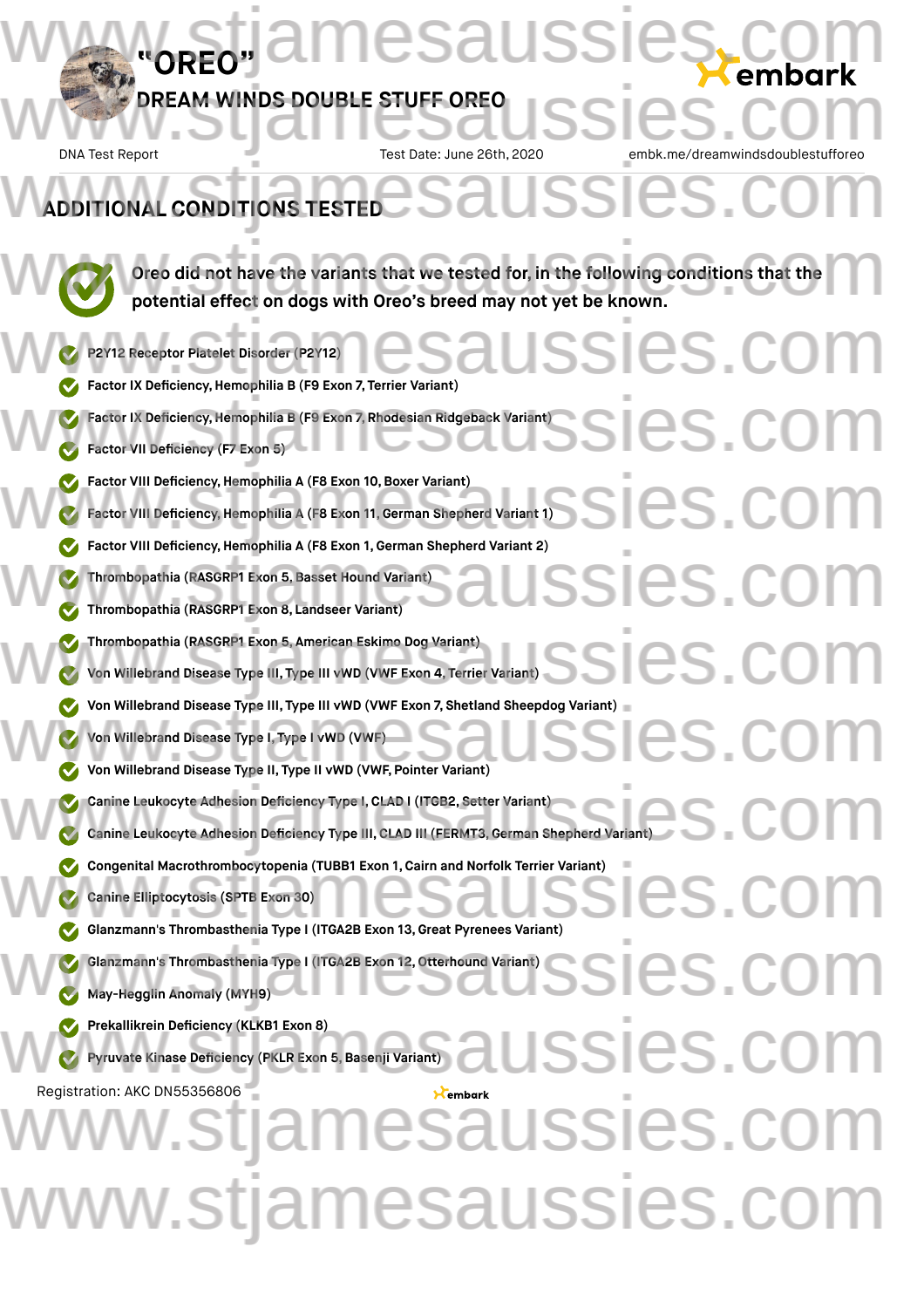DNA Test Report Test Date: June 26th, 2020 embk.me/dreamwindsdoublestufforeously

**Pyruvate Kinase Deficiency (PKLR Exon 7,Beagle Variant) Pyruvate Kinase Deficiency (PKLR Exon 10, Terrier Variant) Trapped Neutrophil Syndrome, TNS (VPS13B) Ligneous Membranitis, LM (PLG) Platelet Factor X Receptor Deficiency, Scott Syndrome (TMEM16F) Methemoglobinemia (CYB5R3) Congenital Hypothyroidism (TPO, Tenterfield Terrier Variant) Congenital Hypothyroidism (TPO, Rat, Toy,Hairless Terrier Variant) Complement 3 Deficiency,C3 Deficiency (C3) Severe Combined Immunodeficiency, SCID (PRKDC, Terrier Variant) Severe Combined Immunodeficiency, SCID (RAG1, Wetterhoun Variant) X-linked Severe Combined Immunodeficiency, X-SCID (IL2RG Exon 1, Basset Hound Variant) X-linked Severe Combined Immunodeficiency, X-SCID (IL2RG,Corgi Variant) Progressive Retinal Atrophy,rcd1 (PDE6B Exon 21, Irish Setter Variant) Progressive Retinal Atrophy,rcd3 (PDE6A) Progressive Retinal Atrophy,CNGA (CNGA1 Exon 9) Progressive Retinal Atrophy, PRA1 (CNGB1) Progressive Retinal Atrophy (SAG) Golden Retriever Progressive Retinal Atrophy 1, GR-PRA1 (SLC4A3) Golden Retriever Progressive Retinal Atrophy 2,GR-PRA2 (TTC8) Progressive Retinal Atrophy, crd1 (PDE6B, American Staffordshire Terrier Variant) Progressive Retinal Atrophy, crd4/cord1 (RPGRIP1) X-Linked Progressive Retinal Atrophy 1, XL-PRA1 (RPGR) Progressive Retinal Atrophy, PRA3 (FAM161A) Day Blindness,Cone Degeneration, Achromatopsia (CNGB3 Exon 6,German Shorthaired Pointer Variant)** Registration: AKC DN55356806 **ADDITIONAL CONDITIONS TESTED** ADDITIONAL CONDITIONS TESTED<br>ADDITIONAL CONDITIONS TESTED SSIeS.co USSIES.C USSIES.C ssies.c Severe Combined Immunodeficiency, SCID (PRKDC, Terrier Variant)<br>Severe Combined Immunodeficiency, SCID (RAG1, Wetterhoun Variant)<br>With the combined in the computation of the computation of the computation of the computatio X-linked Severe Combined Immunodeficiency, X-SCID (IL2RG Exon 1, Basset Hound Variant)<br>With International Immunodeficiency, X-SCID (IL2RG, Corgi Variant)<br>Progressive Retinal Atrophy, rcd1 (PDE6B Exon 21, Irish Setter Varia SSIeS. SSICS.CO Golden Retriever Progressive Retinal Atrophy 2, GR-PRA2 (TTC8)<br>Comparison Retinal Atrophy, crd1 (PDE6B, American Staffordshire Terrier Variant) ISSIES.CO Day Blindness, Cone Degeneration, Achromatopsia (CNGB3 Exon 6, German Shorthaired Pointer Variant) amesaussies.c

w.stjamesaussies.com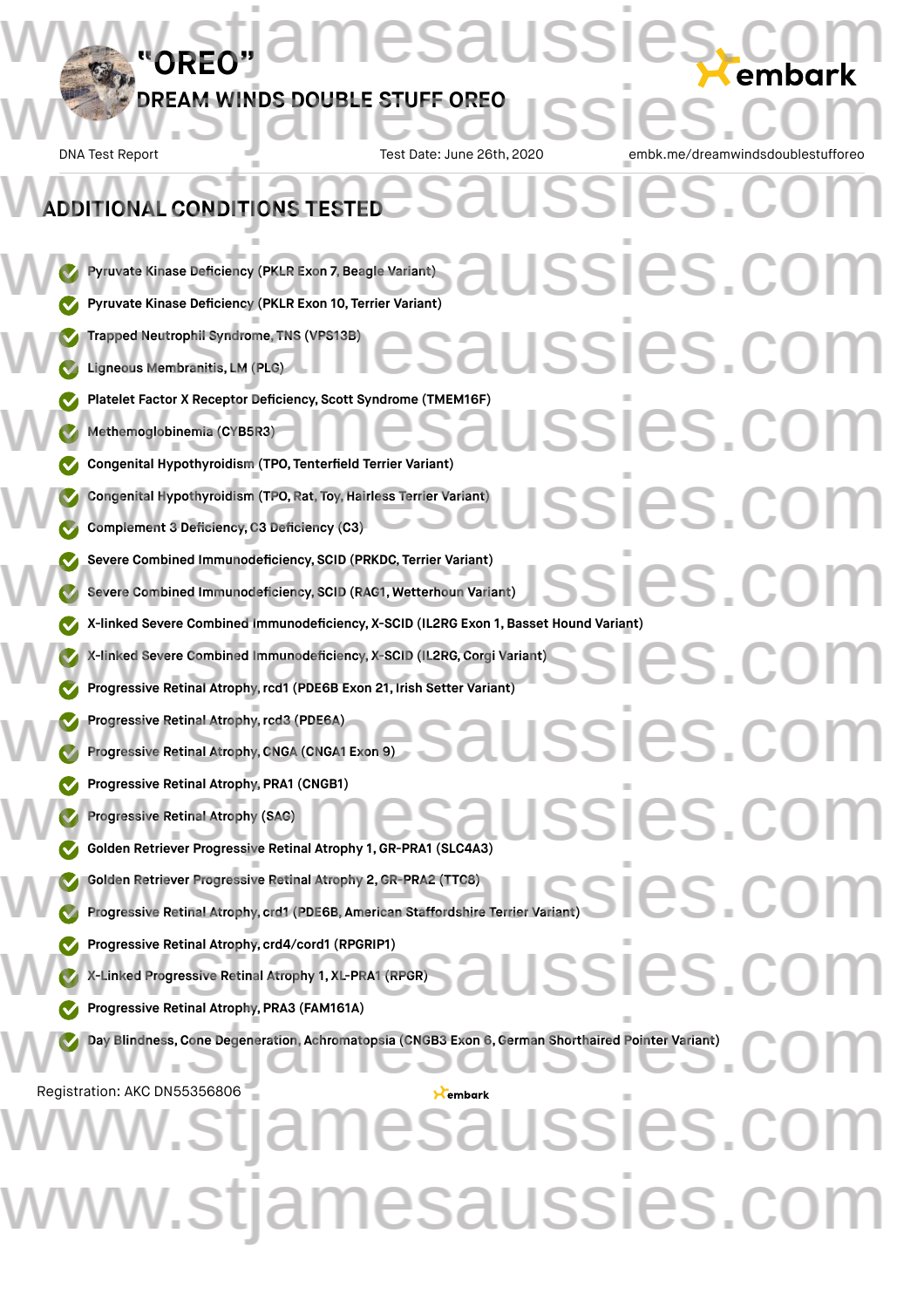DNA Test Report Test Date: June 26th, 2020 embk.me/dreamwindsdoublestuffored

### **Achromatopsia (CNGA3 Exon 7,German Shepherd Variant) Achromatopsia (CNGA3 Exon 7, Labrador Retriever Variant) Autosomal Dominant Progressive Retinal Atrophy (RHO) Canine Multifocal Retinopathy, cmr2 (BEST1 Exon 5,Coton de Tulear Variant) Canine** Multifocal Retinopathy, cmr3 (BEST1 Exon 10 Deletion, Finnish and Swedish Lapphund, Lapponian Herder Variant)<br>
We Primary Open Angle Glaucoma (ADAMTS10 Exon 9, Norwegian Elkhound Variant)<br>
We Primary Open Angle Gl **Primary Open Angle Glaucoma (ADAMTS10 Exon 9,Norwegian Elkhound Variant) Primary Open Angle Glaucoma (ADAMTS10 Exon 17, Beagle Variant) Primary Open Angle Glaucoma (ADAMTS17 Exon 11,Basset Fauve de Bretagne Variant) Primary Open Angle Glaucoma** (ADAMTS17 Exon 11, Basset Fauve de Bretagne Variant)<br>
www.stiamesaussies.com<br>
www.stjamesaussies.com<br>
www.stjamesaussies.com<br>
www.stjamesaussies.com<br>
www.stjamesaussies.com<br>
www.stjamesaussies **Goniodysgenesis and Glaucoma, Pectinate Ligament Dysplasia, PLD (OLFM3)**<br>
www.stjamesaussies.com/www.stjamesaussies.com/www.stjamesaussies.com/www.stjamesaussies.com/www.stjamesaussies.com/www.stjamesaussies.com/www.stjam **Primary Lens Luxation (ADAMTS17) Congenital Stationary Night Blindness (RPE65,Briard Variant) Macular Corneal Dystrophy, MCD (CHST6) 2,8-Dihydroxyadenine Urolithiasis, 2,8-DHA Urolithiasis (APRT) Cystinuria Type I-A (SLC3A1,Newfoundland Variant) Cystinuria Type II-A (SLC3A1, Australian Cattle Dog Variant) Cystinuria Type II-B (SLC7A9, Miniature Pinscher Variant) Polycystic Kidney Disease, PKD (PKD1) Primary Hyperoxaluria (AGXT) Protein Losing Nephropathy, PLN (NPHS1) X-Linked Hereditary Nephropathy, XLHN (COL4A5 Exon 35, Samoyed Variant 2)** Autosomal Recessive Hereditary Nephropathy, Familial Nephropathy, ARHN (COL4A4 Exon 3, Cocker Spaniel Variant)<br>
We Primary Ciliary Dyskinesia, PCD (CCDC39 Exon 3, Old English Sheepdog Variant)<br>
We Concentral Keratoconiunct **Primary Ciliary Dyskinesia, PCD (CCDC39 Exon 3,Old English Sheepdog Variant) Congenital Keratoconjunctivitis Sicca and Ichthyosiform Dermatosis, Dry Eye Curly Coat Syndrome, CKCSID (FAM83H Exon 5) X-linked Ectodermal Dysplasia, Anhidrotic Ectodermal Dysplasia, XHED (EDA Intron 8)** Registration: AKC DN55356806 **ADDITIONAL CONDITIONS TESTED** ADDITIONAL CONDITIONS TESTED<br>ADDITIONAL CONDITIONS TESTED SSI<del>C</del>S.co Autosomal Dominant Progressive Retinal Atrophy (RHO)<br>Canine Multifocal Retinopathy, cmr2 (BEST1 Exon 5, Coton de Tulear Variant)<br>Canine Multifocal Retinopathy, cmr2 (BEST1 Exon 5, Coton de Tulear Variant)<br>Canine Multifocal ssies.co SSIES.C **ussies.com** Protein Losing Nephropathy, PLN (NPHS1)<br>With Linked Hereditary Nephropathy, XLHN (COL4A5 Exon 35, Samoyed Variant 2)<br>With Linked Hereditary Nephropathy, XLHN (COL4A5 Exon 35, Samoyed Variant 2) We defined Ectodermal Dysplasia, Anhidrotic Ectodermal Dysplasia, XHED (EDA Intron 8) amesaussies. ww.stjamesaussies.co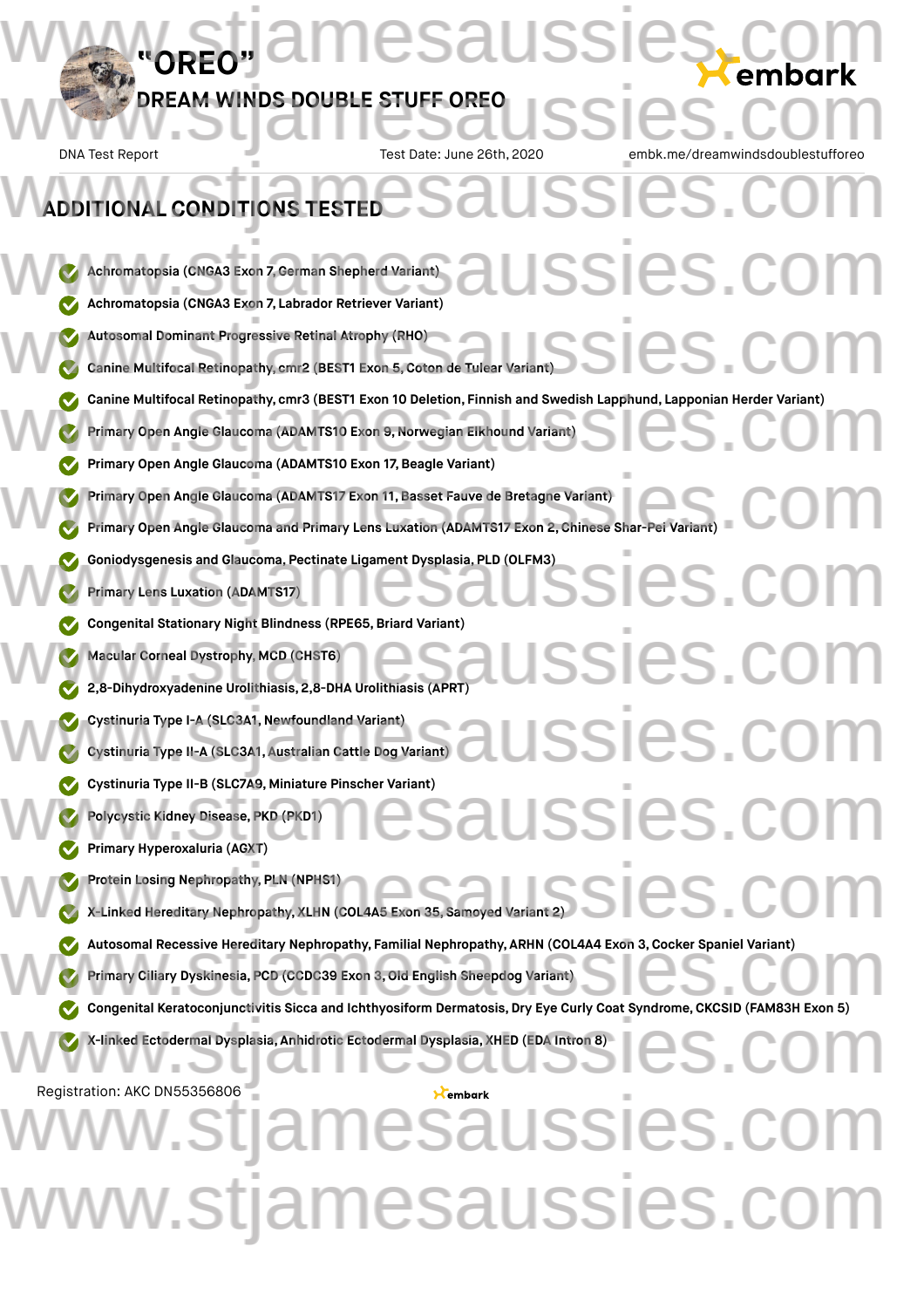### **"OREO" DREAM WINDS DOUBLE STUFF OREO** DNA Test Report Test Date: June 26th, 2020 embk.me/dreamwindsdoublestuffored **Renal Cystadenocarcinoma and Nodular Dermatofibrosis, RCND (FLCN Exon 7) Canine Fucosidosis (FUCA1) Glycogen Storage Disease Type II, Pompe's Disease,GSD II (GAA, Finnish and Swedish Lapphund, Lapponian Herder Variant) Glycogen Storage Disease Type IA, Von Gierke Disease,GSD IA (G6PC, Maltese Variant) ADDITIONAL CONDITIONS TESTED** www.stjamesaussies.com DREAM WINDS DOUBLE STUFF OREO USSIES.COM ADDITIONAL CONDITIONS TESTED<br>ADDITIONAL CONDITIONS TESTED Weinal Cystadenocarcinoma and Nodular Dermatofibrosis, RCND (FLCN Exon 7)<br>Canine Fucosidosis (FUCA1) Glycogen Storage Disease Type II, Pompe's Disease, GSD II (GAA, Finnish and Swedish Lapphund, Lapponian Herder Variant)<br>Composed Storage Disease Type IA, Von Gierke Disease, GSD IA (G6PC, Maltese Variant)

Glycogen Storage Disease Type IIIA, GSD IIIA (AGL, Curly Coated Retriever Variant)<br>
Www.storage.com/www.stridosis.com/www.stridosis.com/www.stridosis.com/www.stridosis.com/www.stridosis.com/www.stridosis.com/www.stridosis.

**Mucopolysaccharidosis Type I, MPS I (IDUA, Plott Hound Variant)**

- **Mucopolysaccharidosis Type IIIA, Sanfilippo Syndrome Type A, MPS IIIA (SGSH Exon 6,Dachshund Variant)**
- **Mucopolysaccharidosis Type IIIA, Sanfilippo Syndrome Type A, MPS IIIA (SGSH Exon 6,New Zealand Huntaway Variant)** Mucopolysaccharidosis Type IIIA, Sanfilippo Syndrome Type A, MPS IIIA (SGSH Exon 6, New Zealand Huntaway Variant)<br>Mucopolysaccharidosis Type VII, Sly Syndrome, MPS VII (GUSB Exon 5, Terrier Brasileiro Variant)
	- **Mucopolysaccharidosis Type VII, Sly Syndrome, MPS VII (GUSB Exon 5, Terrier Brasileiro Variant)**
	- **Mucopolysaccharidosis Type VII, Sly Syndrome, MPS VII (GUSB Exon 3,German Shepherd Variant)**
- **Glycogen storage disease Type VII, Phosphofructokinase Deficiency, PFK Deficiency (PFKM, Whippet and English Springer Spaniel Variant)** Mucopolysaccharidosis Type VII, Sly Syndrome, MPS VII (GUSB Exon 3, German Shepherd Variant)<br>Glycogen storage disease Type VII, Phosphofructokinase Deficiency, PFK Deficiency (PFKM, Whippet and English Springer<br>Spaniel Var
- **Glycogen storage disease Type VII, Phosphofructokinase Deficiency, PFK Deficiency (PFKM, Wachtelhund Variant)** Glycogen storage disease Type VII, Phosphofructokinase Deficiency, PFK Deficiency (PFKM, Wachtelhund Variant)
	- **Lagotto Storage Disease (ATG4D)**
	- **Neuronal Ceroid Lipofuscinosis 1,NCL 1 (PPT1 Exon 8,Dachshund Variant 1)**
	- **Neuronal Ceroid Lipofuscinosis 2,NCL 2 (TPP1 Exon 4,Dachshund Variant 2)**
- Neuronal Ceroid Lipofuscinosis 1, NCL 1 (PPT1 Exon 8, Dachshund Variant 1)<br>
Weuronal Ceroid Lipofuscinosis, Cerebellar Ataxia, NCL4A (ARSG Exon 2, American Staffordshire Terrier Variant)
	- **Neuronal Ceroid Lipofuscinosis 5,NCL 5 (CLN5 Exon 4 SNP, Border Collie Variant)**
- **Neuronal Ceroid Lipofuscinosis 5, NCL 5** (CLN8 **Exon 4** SNP, Border Collie Variant)<br>
We Neuronal Ceroid Lipofuscinosis 8, NCL 8 (CLN8 Exon 2, English Setter Variant)<br>
We Neuronal Ceroid Lipofuscinosis 8, NCL 8 (CLN8 Exo
- Neuronal Ceroid Lipofuscinosis 7, NCL 7 (MFSD8, Chihuahua and Chinese Crested Variant)<br>
Weuronal Ceroid Lipofuscinosis 10, NCL 10 (CTSD Exon 5, American Bulldog Variant)<br>
www.stjamesaussies.com & NOL 5 (CLNE Exon 4 Delatio **Neuronal Ceroid Lipofuscinosis 10,NCL 10 (CTSD Exon 5, American Bulldog Variant)**
	- **Neuronal Ceroid Lipofuscinosis 5,NCL 5 (CLN5 Exon 4 Deletion,Golden Retriever Variant)**
- **Adult-Onset Neuronal Ceroid Lipofuscinosis,NCL A,NCL 12 (ATP13A2, Tibetan Terrier Variant) Late-Onset Neuronal Ceroid Lipofuscinosis,NCL 12 (ATP13A2, Australian Cattle Dog Variant)** Meuronal Ceroid Lipofuscinosis 5, NCL 5 (CLN5 Exon 4 Deletion, Golden Retriever variant)<br>Madult-Onset Neuronal Ceroid Lipofuscinosis, NCL 12 (ATP13A2, Tibetan Terrier Variant)<br>Mate-Onset Neuronal Ceroid Lipofuscinosis, NCL
- **GM1 Gangliosidosis (GLB1 Exon 15, Shiba Inu Variant)** WE GM1 Gangliosidosis (GLB1 Exon 15, Shiba Inu Variant)<br>WE GM1 Gangliosidosis (GLB1 Exon 15, Alaskan Husky Variant)<br>WE GM1 Gangliosidosis (GLB1 Exon 15, Alaskan Husky Variant)
	- **GM1 Gangliosidosis (GLB1 Exon 15, Alaskan Husky Variant)**

# Registration: AKC DN55356806 **Saussies.com** ww.stjamesaussies.co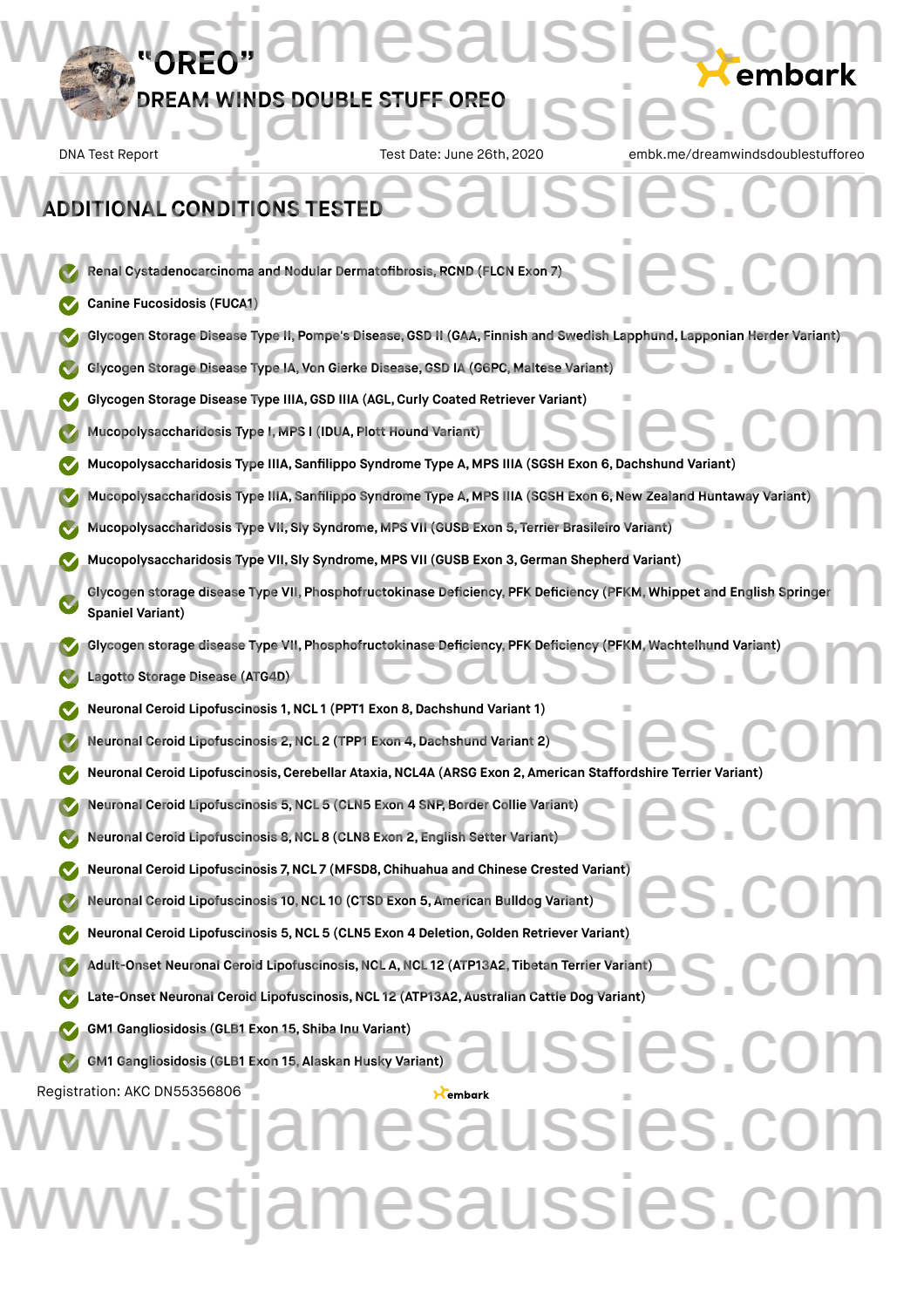### **"OREO" DREAM WINDS DOUBLE STUFF OREO** DNA Test Report Test Date: June 26th, 2020 embk.me/dreamwindsdoublestuffored **GM1 Gangliosidosis (GLB1 Exon 2, Portuguese Water Dog Variant) GM2 Gangliosidosis (HEXB, Poodle Variant) GM2 Gangliosidosis (HEXA, Japanese Chin Variant) Globoid Cell Leukodystrophy, Krabbe disease (GALC Exon 5, Terrier Variant)** Autosomal Recessive Amelogenesis Imperfecta, Familial Enamel Hypoplasia (ENAM Deletion, Italian Greyhound Variant)<br>Autosomal Recessive Amelogenesis Imperfecta, Familial Enamel Hypoplasia (ENAM SNP, Parson Russell Terrier V **Autosomal Recessive Amelogenesis Imperfecta, Familial Enamel Hypoplasia (ENAM SNP, Parson Russell Terrier Variant) Persistent Mullerian Duct Syndrome, PMDS (AMHR2) Deafness and Vestibular Syndrome of Dobermans, DVDob,DINGS (MYO7A) Shar-Pei Autoinflammatory Disease, SPAID, Shar-Pei Fever (MTBP) Alaskan Husky Encephalopathy, Subacute Necrotizing Encephalomyelopathy (SLC19A3)**<br>
We Alexander Disease (GFAP)<br>
We also have also have also have also have also have also have also have also have also have also have also h **Alexander Disease (GFAP) Cerebellar Abiotrophy,Neonatal Cerebellar Cortical Degeneration,NCCD (SPTBN2,Beagle Variant) Cerebellar Ataxia, Progressive Early-Onset Cerebellar Ataxia (SEL1L, Finnish Hound Variant) Cerebellar Hypoplasia (VLDLR, Eurasier Variant) Spinocerebellar Ataxia, Late-Onset Ataxia, LoSCA (CAPN1) Spinocerebellar Ataxia with Myokymia and/or Seizures (KCNJ10) Hereditary Ataxia, Cerebellar Degeneration (RAB24, Old English Sheepdog and Gordon Setter Variant)**<br>
We Benign Familial Juvenile Epilepsy, Remitting Focal Epilepsy (LGI2)<br>
We Degenerative Myelopathy, DM (SOD1A) **Benign Familial Juvenile Epilepsy, Remitting Focal Epilepsy (LGI2) Degenerative Myelopathy,DM (SOD1A) Fetal-Onset Neonatal Neuroaxonal Dystrophy (MFN2,Giant Schnauzer Variant) Hypomyelination and Tremors (FNIP2, Weimaraner Variant)** Shaking Puppy Syndrome, X-linked Generalized Tremor Syndrome (PLP1, English Springer Spaniel Variant)<br>
Weuroaxonal Dystrophy, NAD (TECPR2, Spanish Water Dog Variant)<br>
Weuroaxonal Dystrophy, NAD (VPS11, Bottweiler Variant) **Neuroaxonal Dystrophy,NAD (TECPR2, Spanish Water Dog Variant) Neuroaxonal Dystrophy,NAD (VPS11, Rottweiler Variant) L-2-Hydroxyglutaricaciduria, L2HGA (L2HGDH, Staffordshire Bull Terrier Variant)** Registration: AKC DN55356806 **ADDITIONAL CONDITIONS TESTED** esaussies.com DREAM WINDS DOUBLE STUFF OREO USSIES.COM ADDITIONAL CONDITIONS TESTED<br>ADDITIONAL CONDITIONS TESTED SSIES.C GM2 Gangliosidosis (HEXA, Japanese Chin Variant)<br>C Globoid Cell Leukodystrophy, Krabbe disease (GALC Exon 5, Terrier Variant)<br>C GM2 Globoid Cell Leukodystrophy, Krabbe disease (GALC Exon 5, Terrier Variant) Deafness and Vestibular Syndrome of Dobermans, DVDob, DINGS (MYO7A)<br>
Shar-Pei Autoinflammatory Disease, SPAID, Shar-Pei Fever (MTBP) Cerebellar Abiotrophy, Neonatal Cerebellar Cortical Degeneration, NCCD (SPTBN2, Beagle Variant)<br>Cerebellar Ataxia, Progressive Early-Onset Cerebellar Ataxia (SEL1L, Finnish Hound Variant)<br>Cerebellar Hypoplasia (VLDLR, Eura Spinocerebellar Ataxia, Late-Onset Ataxia, LoSCA (CAPN1)<br>
SSIES COM Fetal-Onset Neonatal Neuroaxonal Dystrophy (MFN2, Giant Schnauzer Variant)<br>Explorary Hypomyelination and Tremors (ENIP2, Weimaraner Variant) L-2-Hydroxyglutaricaciduria, L2HGA (L2HGDH, Staffordshire Bull Terrier Variant)<br>
SICS COM amesaussies. ww.stjamesaussies.co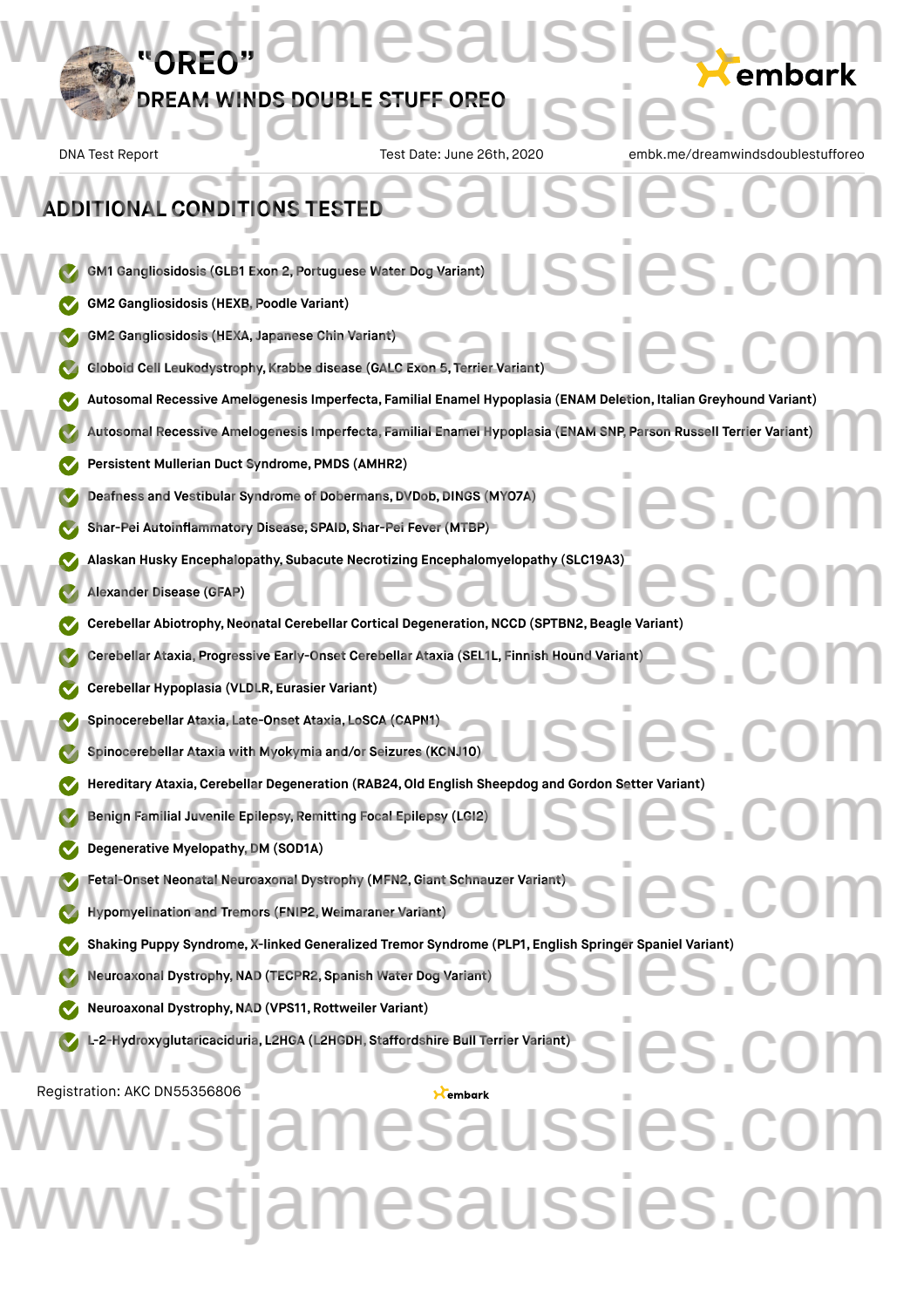DNA Test Report Test Date: June 26th, 2020 embk.me/dreamwindsdoublestuffored

### **Neonatal Encephalopathy with Seizures, NEWS (ATF2) Polyneuropathy (NDRG1 Deletion,Greyhound Variant) Polyneuropathy, AMPN (NDRG1 SNP, Alaskan Malamute Variant) Narcolepsy (HCRTR2 Intron 6, Labrador Retriever Variant) Narcolepsy (HCRTR2 Exon 1,Dachshund Variant) Progressive Neuronal Abiotrophy,Canine Multiple System Degeneration,CMSD (SERAC1 Exon 15, Kerry Blue Terrier Variant) Progressive Neuronal Abiotrophy,Canine Multiple System Degeneration,CMSD (SERAC1 Exon 4, Chinese Crested Variant) Juvenile Laryngeal Paralysis and Polyneuropathy, Polyneuropathy with Ocular Abnormalities and Neuronal Vacuolation, POANV (RAB3GAP1, Rottweiler Variant) Hereditary Sensory Autonomic Neuropathy, Acral Mutilation Syndrome, AMS (GDNF-AS, Spaniel and Pointer Variant) Juvenile-Onset Polyneuropathy, Leonberger Polyneuropathy 1, LPN1 (LPN1, ARHGEF10) Juvenile Myoclonic Epilepsy (DIRAS1) Juvenile-Onset Polyneuropathy, Leonberger Polyneuropathy 2, LPN2 (GJA9) Spongy Degeneration with Cerebellar Ataxia 1, SDCA1, SeSAME/EAST Syndrome (KCNJ10) Spongy Degeneration with Cerebellar Ataxia 2, SDCA2 (ATP1B2) Dilated Cardiomyopathy,DCM1 (PDK4,Doberman Pinscher Variant 1) Dilated Cardiomyopathy, DCM2 (TTN, Doberman Pinscher Variant 2) Long QT Syndrome (KCNQ1) Muscular Dystrophy (DMD,Cavalier King Charles Spaniel Variant 1) Muscular Dystrophy (DMD,Golden Retriever Variant) Limb** Girdle Muscular Dystrophy (SGCD, Boston Terrier Variant) **Centronuclear Myopathy (PTPLA) Exercise-Induced Collapse (DNM1) Inherited Myopathy of Great Danes (BIN1) Myostatin Deficiency,Bully Whippet Syndrome (MSTN) Myotonia Congenita (CLCN1 Exon 7, Miniature Schnauzer Variant)** Registration: AKC DN55356806 **ADDITIONAL CONDITIONS TESTED** ADDITIONAL CONDITIONS TESTED<br>ADDITIONAL CONDITIONS TESTED SSICS.C **ISSIES.C** W Narcolepsy (HCRTR2 Exon 1, Dachshund Variant)<br>Progressive Neuronal Abiotrophy, Canine Multiple System Degeneration, CMSD (SERAC1 Exon 15, Kerry Blue Terrier Variant) Juvenile Laryngeal Paralysis and Polyneuropathy, Polyneuropathy with Ocular Abnormalities and Neuronal Vacuolation, POANV<br>(RAB3GAP1, Rottweiler Variant) Mereditary Sensory Autonomic Neuropathy, Acral Mutilation Syndrome, AMS (GDNF-AS, Spaniel and Pointer Variant)<br>Juvenile-Onset Polyneuropathy, Leonberger Polyneuropathy 1, LPN1 (LPN1, ARHGEF10)<br>Juvenile Myoclonic Epilepsy ( Juvenile-Onset Polyneuropathy, Leonberger Polyneuropathy 2, LPN2 (GJA9)<br>Spongy Degeneration with Cerebellar Ataxia 1, SDCA1, SeSAME/EAST Syndrome (KCNJ10) Spongy Degeneration with Cerebellar Ataxia 2, SDCA2 (ATP1B2)<br>Dilated Cardiomyopathy, DCM1 (PDK4, Doberman Pinscher Variant 1)<br>Collated Cardiomyopathy, DCM2 (TTN, Doberman Pinscher Variant 2) SSICS.C SSIES.C ussies.co  $\sum_{\mathbf{X}\text{r} \text{imbar} \mathbf{X}}\bigcup \text{SSIES}$ lussies. w.stjamesaussies.com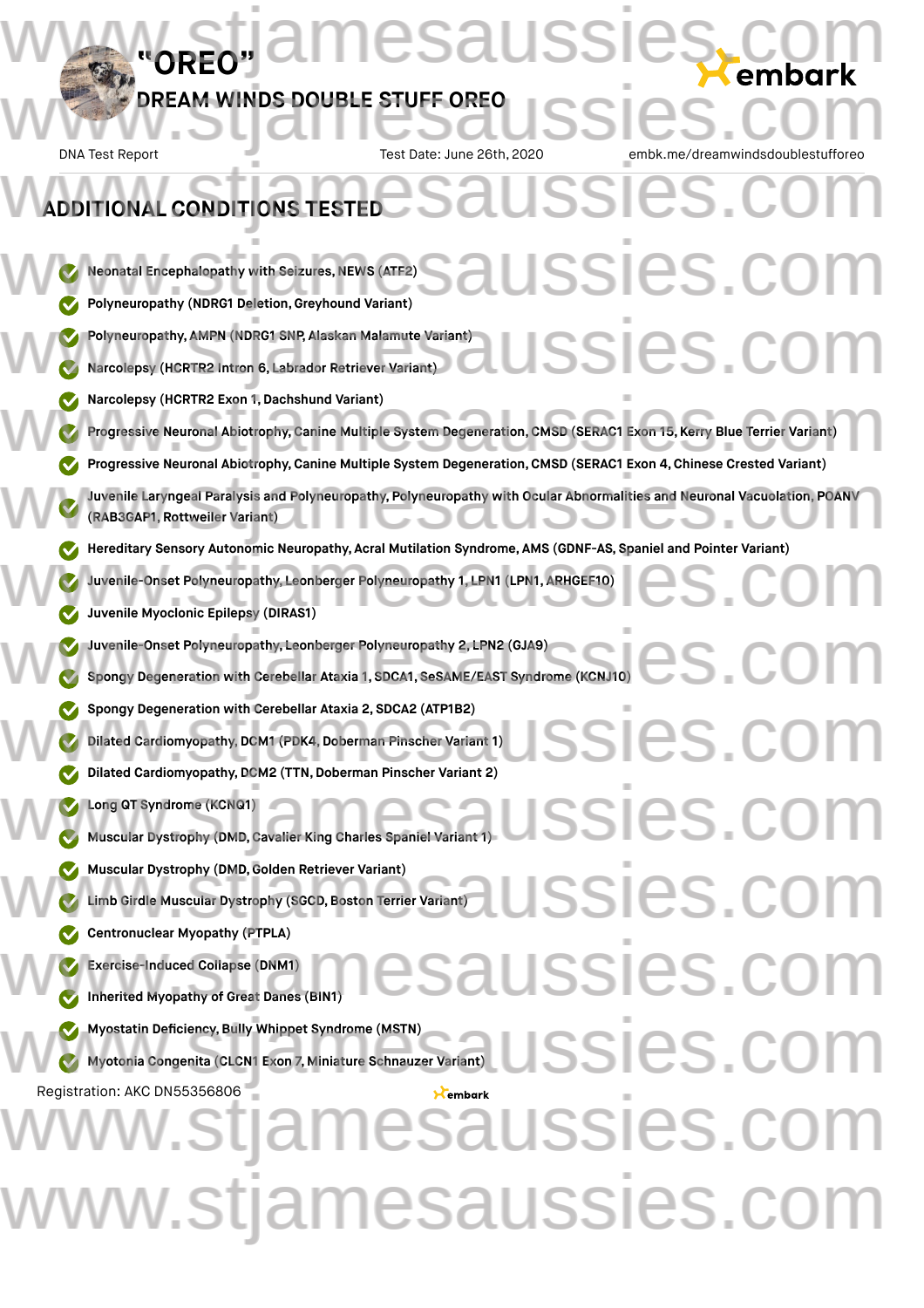### **"OREO" DREAM WINDS DOUBLE STUFF OREO** DNA Test Report Test Date: June 26th, 2020 embk.me/dreamwindsdoublestuffored **Myotonia Congenita (CLCN1 Exon 23, Australian Cattle Dog Variant) Myotonia Congenita (CLCN1 Exon 23, Australian Cattle Dog Variant)**<br>
Www.stjamesaussies.com Myopathy 1, X-linked Myotubular Myopathy, XL-MTM (MTM1, Labrador Retriever Variant) **Hypocatalasia, Acatalasemia (CAT) Pyruvate Dehydrogenase Deficiency (PDP1, Spaniel Variant) Malignant Hyperthermia (RYR1) Imerslund-Grasbeck Syndrome, Selective Cobalamin Malabsorption (CUBN Exon 53,Border Collie Variant) Imerslund-Grasbeck Syndrome, Selective Cobalamin Malabsorption (CUBN Exon 8,Beagle Variant) Inherited Selected Cobalamin Malabsorption with Proteinuria (CUBN, Komondor Variant) Lundehund Syndrome (LEPREL1) Congenital Myasthenic Syndrome, CMS (CHAT, Old Danish Pointing Dog Variant)**<br>
Congenital Myasthenic Syndrome, CMS (COLO, Labrador Retriever Variant)<br>
en Color (Color Labrador Retriever Variant)<br>
and Color Color (Color Lab **Congenital Myasthenic Syndrome,CMS (COLQ, Labrador Retriever Variant) Congenital Myasthenic Syndrome,CMS (CHRNE, Jack Russell Terrier Variant) Episodic Falling Syndrome (BCAN) Paroxysmal Dyskinesia, PxD (PGIN) Dystrophic Epidermolysis Bullosa (COL7A1,Golden Retriever Variant) Dystrophic Epidermolysis Bullosa (COL7A1,Central Asian Shepherd Dog Variant) Ectodermal Dysplasia, Skin Fragility Syndrome (PKP1, Chesapeake Bay Retriever Variant)<br>
www.stiamesaussies.com<br>
www.stjamesaussies.com<br>
www.stjamesaussies.com<br>
www.stjamesaussies.com<br>
www.stjamesaussies.com<br>
www.stjamesau Ichthyosis, Epidermolytic Hyperkeratosis (KRT10, Terrier Variant) Ichthyosis, ICH1 (PNPLA1,Golden Retriever Variant) Ichthyosis (SLC27A4,Great Dane Variant) Ichthyosis (NIPAL4, American Bulldog Variant) Focal Non-Epidermolytic Palmoplantar Keratoderma, Pachyonychia Congenita (KRT16, Dogue de Bordeaux Variant)<br>
www.stereditary Footpad Hyperkeratosis (FAM83G, Terrier and Kromfohrlander Variant)<br>
www.stjamesaussies.com Para Hereditary Footpad Hyperkeratosis (FAM83G, Terrier and Kromfohrlander Variant) Hereditary Nasal Parakeratosis,HNPK (SUV39H2) Musladin-Lueke Syndrome, MLS (ADAMTSL2)** Registration: AKC DN55356806 **ADDITIONAL CONDITIONS TESTED** esaussies.com DREAM WINDS DOUBLE STUFF OREO USSIES.COM ADDITIONAL CONDITIONS TESTED<br>ADDITIONAL CONDITIONS TESTED lssies We Malignant Hyperthermia (RYR1)<br>Imerslund-Grasbeck Syndrome, Selective Cobalamin Malabsorption (CUBN Exon 53, Border Collie Variant)<br>We Imerslund-Grasbeck Syndrome, Selective Cobalamin Malabsorption (CUBN Exon 8, Beagle V Inherited Selected Cobalamin Malabsorption with Proteinuria (CUBN, Komondor Variant)<br>Lundehund Syndrome (LEPREL1) USSIES.CO Dystrophic Epidermolysis Bullosa (COL7A1, Golden Retriever Variant)<br>
Dystrophic Epidermolysis Bullosa (COL7A1, Central Asian Shepherd Dog Variant)<br>
Discrete Sand Color Discrete Discrete Dog Variant) We lehthyosis (SLC27A4, Great Dane Variant)<br>
C Ichthyosis (NIPAL4, American Bulldog Variant)<br>
CSAUSSIES. COM Saussies. nesaussies.c ww.stjamesaussies.co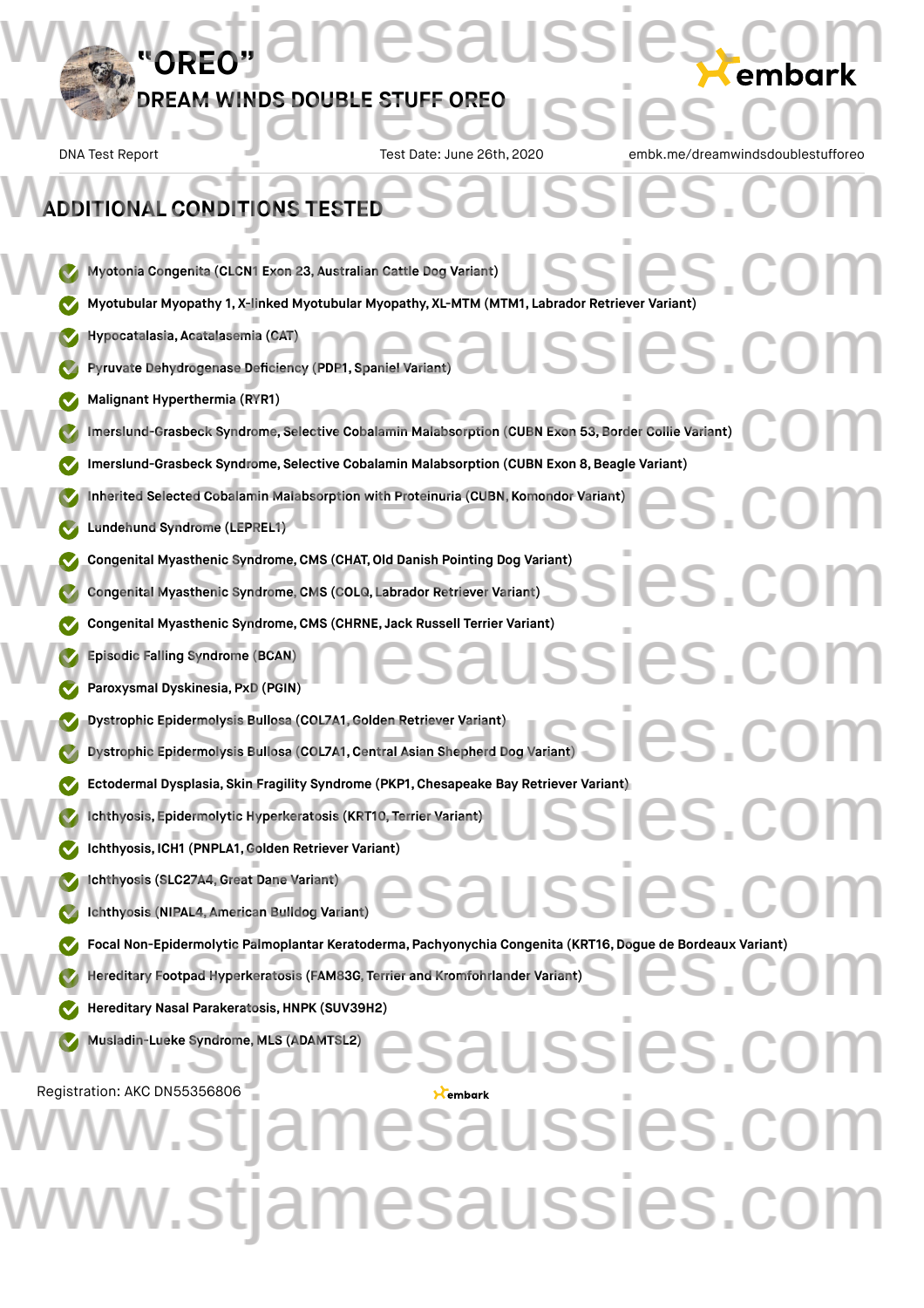# **"OREO" DREAM WINDS DOUBLE STUFF OREO** DNA Test Report Test Date: June 26th, **Oculocutaneous Albinism,OCA (SLC45A2, Pekingese Variant) Bald Thigh Syndrome (IGFBP5) Cleft Lip and/or Cleft Palate (ADAMTS20,Nova Scotia Duck Tolling Retriever Variant) Hereditary Vitamin D-Resistant Rickets (VDR) Osteogenesis Imperfecta,Brittle Bone Disease (COL1A2,Beagle Variant) Osteogenesis Imperfecta,Brittle Bone Disease (SERPINH1, Dachshund Variant) Osteogenesis Imperfecta, Brittle Bone Disease (COL1A1, Golden Retriever Osteochondrodysplasia, Skeletal Dwarfism (SLC13A1, Poodle Variant) Skeletal Dysplasia 2, SD2 (COL11A2, Labrador Retriever Variant) Chondrodystrophy and Intervertebral Disc Disease, CDDY/IVDD, Type I IVDD (FGF4 retrogene - CFA12)<br>
Chondrodystrophy (ITGA10, Norwegian Elkhound and Karelian Bear Dog Variant) Chondrodystrophy (ITGA10,Norwegian Elkhound and Karelian Bear Dog Variant) DN55356806 ONAL CONDITIONS TESTED** esaussi DREAM WINDS DOUBLE STUFF OREO USSIES.COM SSIes.co We Oculocutaneous Albinism, OCA (SLC45A2, Pekingese Variant)<br>
We Bald Thigh Syndrome (IGFBP5) Cleft Lip and/or Cleft Palate (ADAMTS20, Nova Scotia Duck Tolling Retriever Variant)<br>Nereditary Vitamin D-Resistant Rickets (VDR) Osteogenesis Imperfecta, Brittle Bone Disease (COL1A2, Beagle Variant)<br>
Osteogenesis Imperfecta, Brittle Bone Disease (SERPINH1, Dachshund Variant)<br>
Osteogenesis Imperfecta Brittle Bone Disease (COL1A1, Golden Petriever Va Steechondrodysplasia, Skeletal Dwarfism (SLC13A1, Poodle Variant)<br>Steechondrodysplasia 2, SD2 (COL11A2, Labrador Retriever Variant) www.stjamesaussies.co www.stjamesaussies.co www.stjamesaussies.co ww.stjamesaussies.co ww.stjamesaussies.co v.stjamesaussies.co v.stjamesaussies.co w.stjamesaussies.com